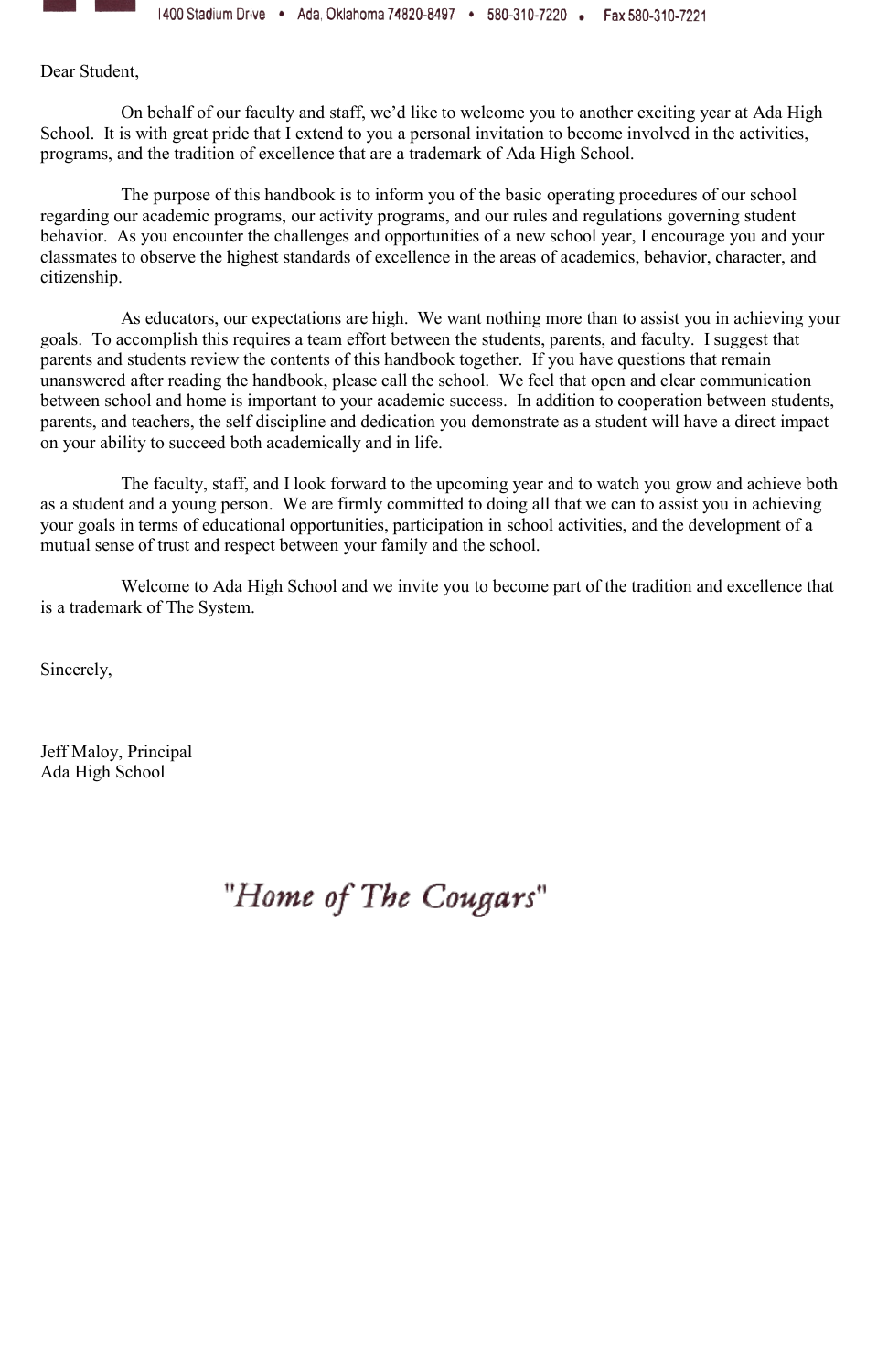## **INTRODUCTION**

Formal education plays a major role in developing students who are healthy in mind and body. Our role as educators is to develop students intellectually, emotionally, morally, and physically. We feel development of the total individual is critical in living a productive and fulfilling life in which learning never ends.

# **PHILOSOPHY OF ADA PUBLIC SCHOOLS**

Our democratic form of government and our way of life depend upon how well the public schools educate our students and train them for responsible citizenship. This is the purpose for which the system of free public schools exists.

Inherent in our philosophy of life in the United States is the belief that all members of society shall lead productive lives. As such, education, either directly or indirectly, is geared to this goal. Because our heritage has developed the idea that work is an integral part of our lives, education strives to implement this idea so that our way of life will be perpetuated through individual success.

The basic foundation of our educational system rests in the principles set forth in our country's and our state's constitutions; therefore, our function in the Ada Public Schools is to provide the opportunity for each student to develop the skills and attitudes which will promote these ideals. To achieve this end, the school will attempt to foster adequate emotional stability, intellectual understanding, physical development, and social competence.

The school will take its place beside the home in helping each child establish standards by which he or she may live and develop those qualities and attitudes that will enrich and strengthen his or her life.

## **MISSION**

The mission of Ada High School is to educate and prepare students so they may become productive members of society and life-long learners.

# **NOTICE OF NONDISCRIMINATION**

Ada City Schools does not discriminate on the basis of race, color, national origin, sex, disability, or age in its programs and other activities and provides equal access to the Boy Scouts and other designated youth groups. The following person has been designated to handle inquiries regarding the non-discrimination policies: Mike Anderson, Superintendent, 324 W. 20th, Ada, Oklahoma 74820, (580) 310-7200.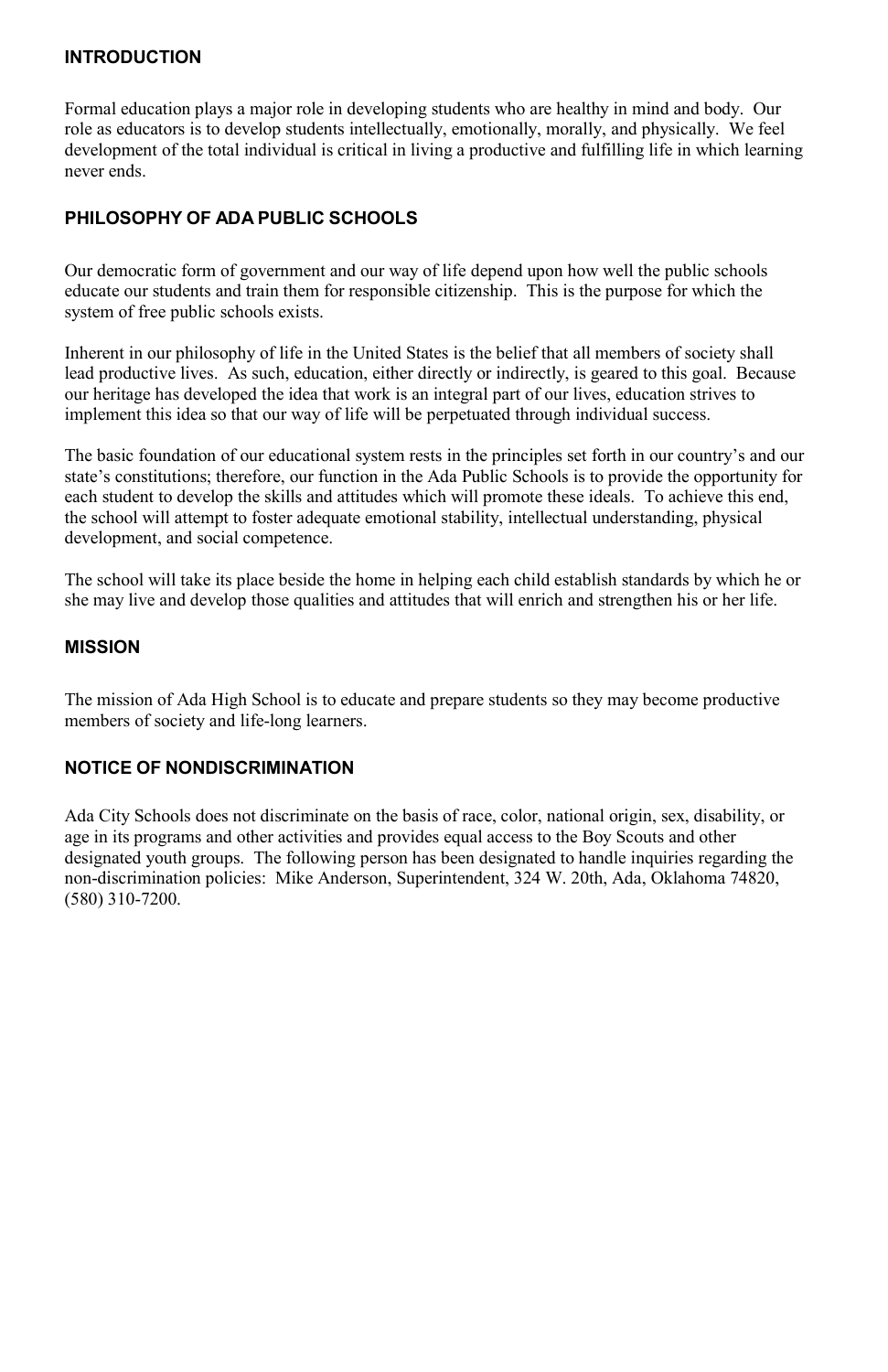

# **ADA HIGH SCHOOL BELL SCHEDULE 2021-22 SCHOOL YEAR**

| <b>First Hour</b>  | $7:55 - 8:47$   |                 |
|--------------------|-----------------|-----------------|
| Second Hour        | $8:51 - 9:43$   |                 |
| Third Hour         |                 | $9:47 - 10:39$  |
| <b>Fourth Hour</b> | $10:43 - 11:35$ |                 |
| Fifth Hour         | $11:39 - 12:31$ |                 |
| <b>LUNCH</b>       |                 | $12:31 - 1:25$  |
| <b>TARDY HALL</b>  |                 | $12:33 - 12:53$ |
| Sixth Hour         |                 | $1:30 - 2:20$   |
| Seventh Hour       |                 | $2:24 - 3:14$   |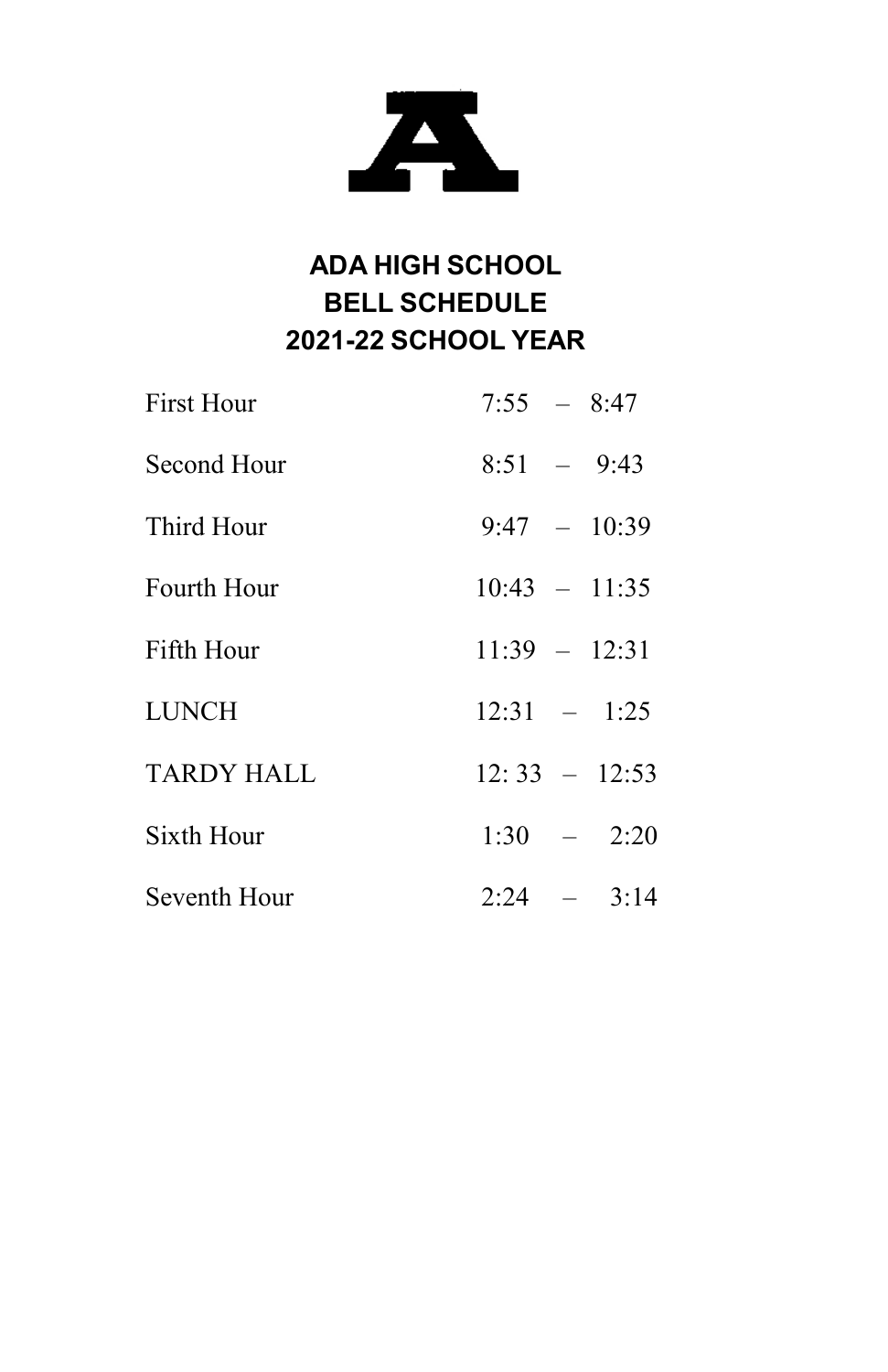# **MASCOT**



# **SCHOOL COLORS MAROON & WHITE**



**FIGHT SONG BETTY COED**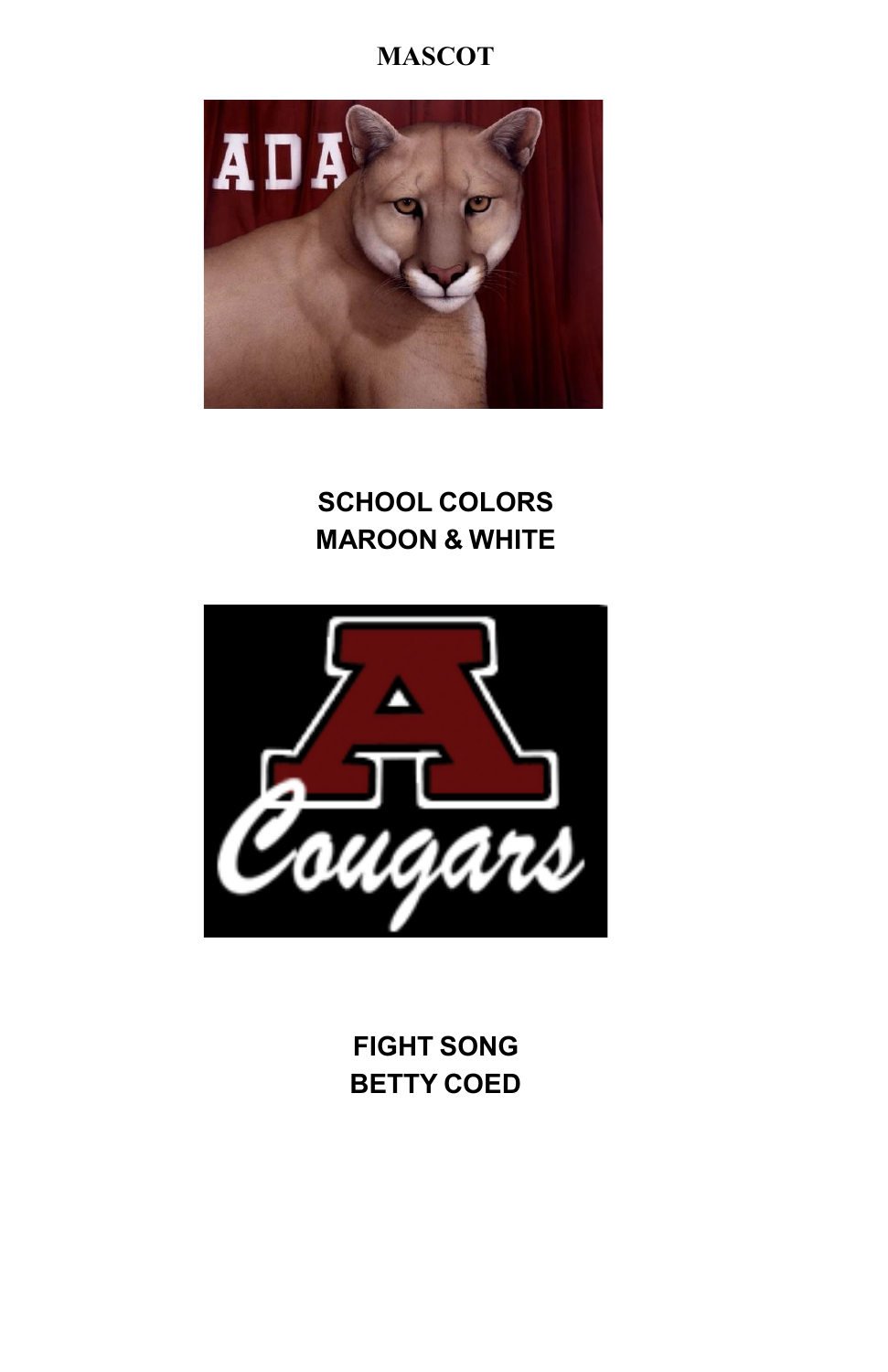# **FACULTY LIST**

**Ronnie Anderson** Leadership Email: andersonro@adapss.com Phone: 310-7220

**Seth Adams** Alt Ed/Adaptive PE Email[: adamss@adapss.com](mailto:adamss@adapss.com) Phone: 310-7220

**Casey Black** Business Communication/CNN Email[: blackca@adapss.com](mailto:blackca@adapss.com) Phone: 310-7220

**Wade Boyles Athletics** Email[: boylesa@adapss.com](mailto:boylesa@adapss.com) Phone: 310-7220

**Ruby Bray** English, History Email: brayrk@adapss.com Phone: 310-7220

**Christy Brown** FACS Email[: brownc@adapss.com](mailto:brownc@adapss.com) Phone: 310-7220

**Terri Brown Registar** Email[: brownte@adapss.com](mailto:brownte@adapss.com) Phone: 310-7220

**Noelle Bryan** English Email[: bryann@adapss.com](mailto:bryann@adapss.com) Phone: 310-7220

**Greg Carter** Custodian Email: Phone: 310-7220

**Brenda Cope** Psychometrist Email: copeb@adapss.com Phone: 310-7220

**Drake Daniels** World History & Athletics Email: danielsd@adapss.com Phone: 310-7220

**Megan Hawley Science** Email: hawle[ym@adapss.com](mailto:davenportm@adapss.com) Phone: 310-7220

**Jim Delonais** Computer Tech Email: jimd@adapss.com Phone: 310-7220

**Linda Dickinson** Director, Special Services Email: dickinsonl@adapss.com Phone: 310-7242

**Stephanie Duncan** AP Calculus, Pre AP Col Alg/Trig Email[: duncans@adapss.com](mailto:duncans@adapss.com) Phone: 310-7220

**Eckler, Chris** Aviation/STEM Director Email: ecklerc@adapss.com Phone: 310-7220

**Shawn Freeman** STUCO/Leadership Email: freemans@adapss.com Phone: 310-7220

**Rachel Firehammer History** Email[: firehammerr@adapss.com](mailto:firehammerr@adapss.com) Phone: 310-7220

**Micah Gordon** Vocal Music Email[: gordonm@adapss.com](mailto:gordonm@adapss.com) Phone 310-7220

**Richard Howard Band** Email[: howardr@adapss.com](mailto:howardr@adapss.com) Phone: 310-7220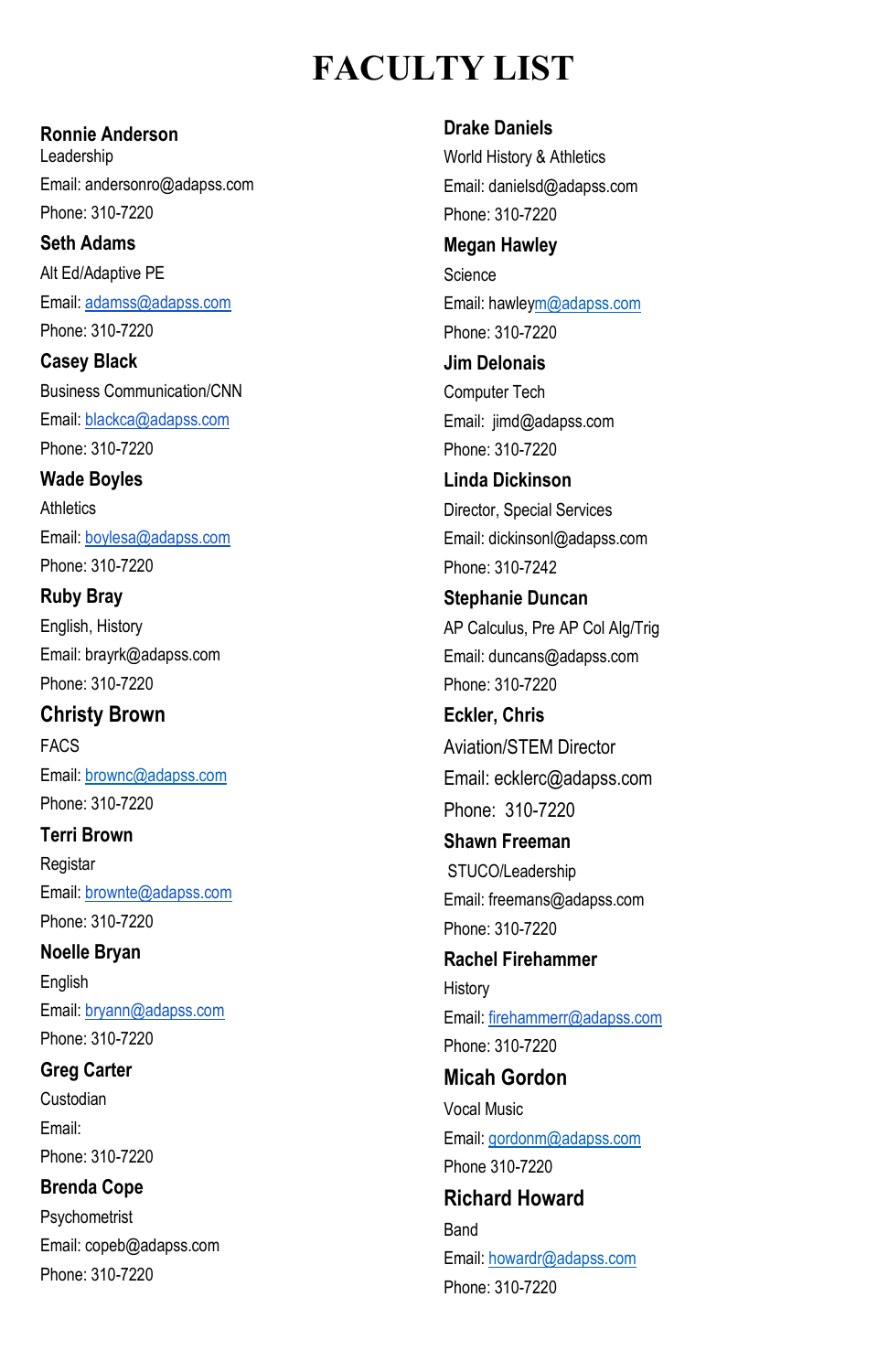**Kolby Howry** Assistant Principal Email[: howryko@adapss.com](mailto:howryko@adapss.com) Phone: 310-7220

**Christie Jennings** Athletic Director Email: jenningsc@adapss.com Phone: 310-7220

**Cole Jones** Algebra I & II, Math of Finance, Athletics Email: jonesc@adapss.com Phone: 310-7220

**Jimmy Keith** History Email[: keithj@adapss.com](mailto:keithj@adapss.com) Phone: 310-7220

English Email[: keithr@adapss.com](mailto:keithr@adapss.com) Phone: 310-7220

**Rachel Keith**

**Julie Lawson** Library Media Specialist Email: lawsonj@adapss.com Phone: 310-7220

**Kelly Lowrance**

Counselor Email[: lowrancek@adapss.com](mailto:lowrancek@adapss.com) Phone: 310-7220

**Jeff Maloy** Principal Email: maloyj@adapss.com Phone: 310-7220

**Kelly Maloy** Indian Education Email: maloyk@adapss.com Phone: 310-7220

**Preston Mann English** Email[: mannp@adapss.com](mailto:mannp@adapss.com) Phone: 310-7220

**Shari Manwell** Spanish, Forensic Science Email: manwells@adapss.com Phone: 310-7220

**Jinger McClure** Business Email[: mcclurej@adapss.com](mailto:mcclurej@adapss.com) Phone: 310-7220 **Leah McDonald**

English Email[: mcdonaldl@adapss.com](mailto:mcdonaldl@adapss.com) Phone: 310-7220

**Hannah McCullough History** Email[: Mcculloughh@adapss.com](mailto:Mcculloughh@adapss.com) Phone: 310-7220

**Megan Mosier** English Email: cooperm@adapss.com Phone: 310-7220

**Lacey Morrison** Biology Email[: morrisonl@adapss.com](mailto:morrisonl@adapss.com) Phone: 310-7220

**Carly Meyer** Spanish/EL Email[: meyerc@adapss.com](mailto:myerc@adapss.com) Phone: 310-7220

**Johnnie Mahurin** Attendance Clerk Email: mahurinj@adapss.com Phone: 310-7220

**Brad O'Steen** Athletic Director Email[: Osteenb@adapss.com](mailto:Osteenb@adapss.com) Phone: 310-7220

**Jan Padilla** Study Skills Email[: padillaj@adapss.com](mailto:padillaj@adapss.com) Phone: 310-7220

**Merrie Palmer** Performing Arts, Stage Crafts Email[: palmerm@adapss.com](mailto:palmerm@adapss.com) Phone: 310-7220

**Nancy Postier** School Nurse Email: postiers@adapss.com Phone: 310-7340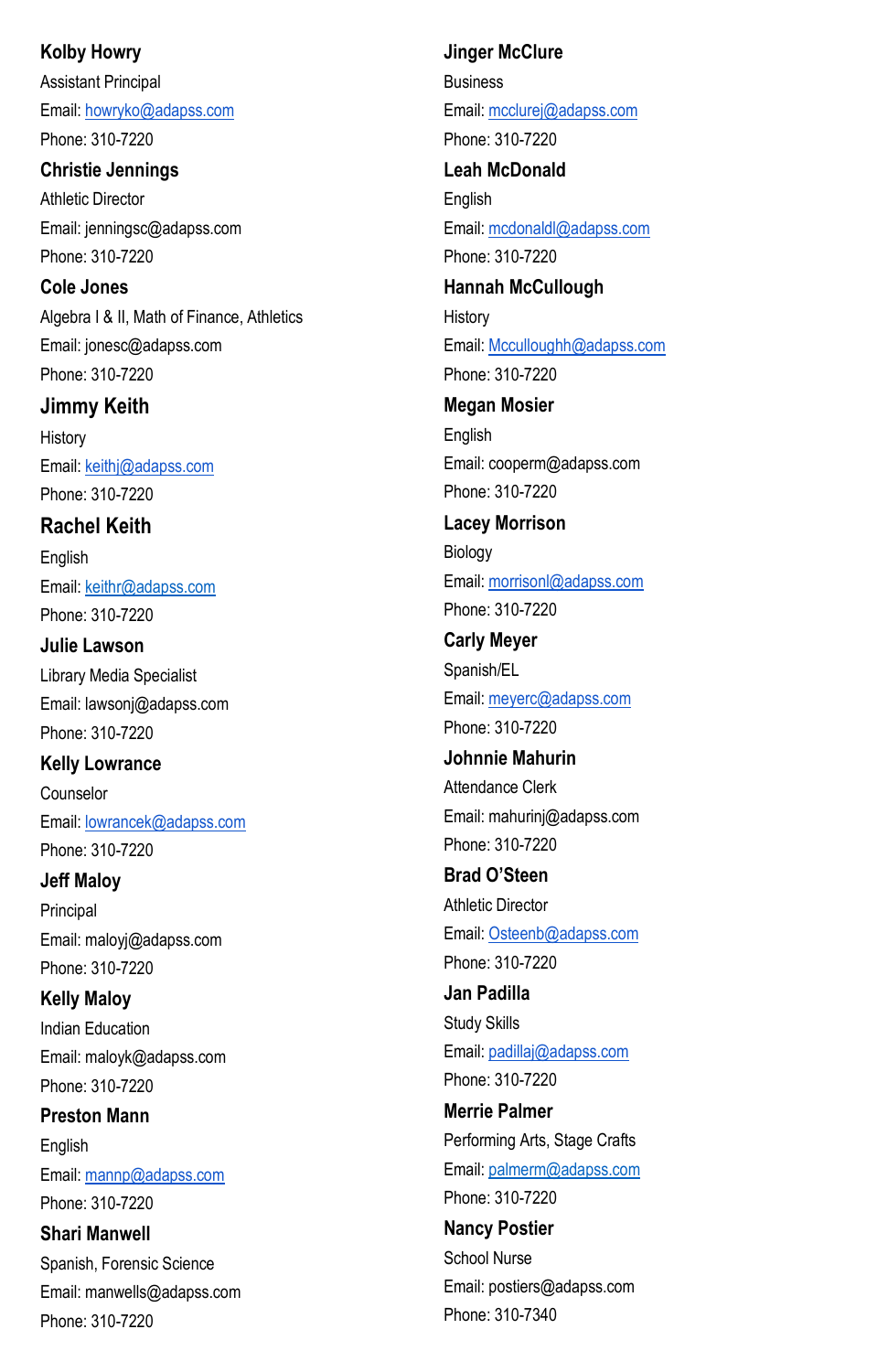# **Alyssa Rhodes**

English Email: rhodesa@adapss.com Phone: 310-7220

**Colby Shamley**  ISD/PE

Email[: shamleyc@adapss.com](mailto:shamleyc@adapss.com) Phone: 310-7220

# **Terry Swopes**

Counselor Email: swopest@adapss.com Phone: 310-7225

# **Angela Summers**

Counselor Email[: summers@adapss.com](mailto:summers@adapss.com) Phone: 310-7220

# **Shelby Taylor**

Science Email[: taylors@adapss.com](mailto:taylors@adapss.com) Phone: 310-7220

# **Nancy Trent**

**Chemistry** Email[: trentn@adapss.com](mailto:trentn@adapss.com) Phone: 310-7220

# **Randi Wilkins**

Cheer Coach

Email: wilkinsr@adapss.com Phone: 310-7220

# **Meredith Roberts**

Art Email: robertsm@adapss.com Phone: 310-7220

# **Jamie Weston** English & Journalism

Email: westonj@adapss.com Phone: 310-7111

**Walker Whitworth** Math Email[: whitworthw@adapss.com](mailto:whitworthw@adapss.com) Phone: 310-7220

**Melissa Wright** Marketing/DECA Email: wrightme@adapss.com Phone: 310-7229

# **Sheri Wright** L.I.F.E. Class Email[: wrights@adapss.com](mailto:wrights@adapss.com) Phone: 310-7220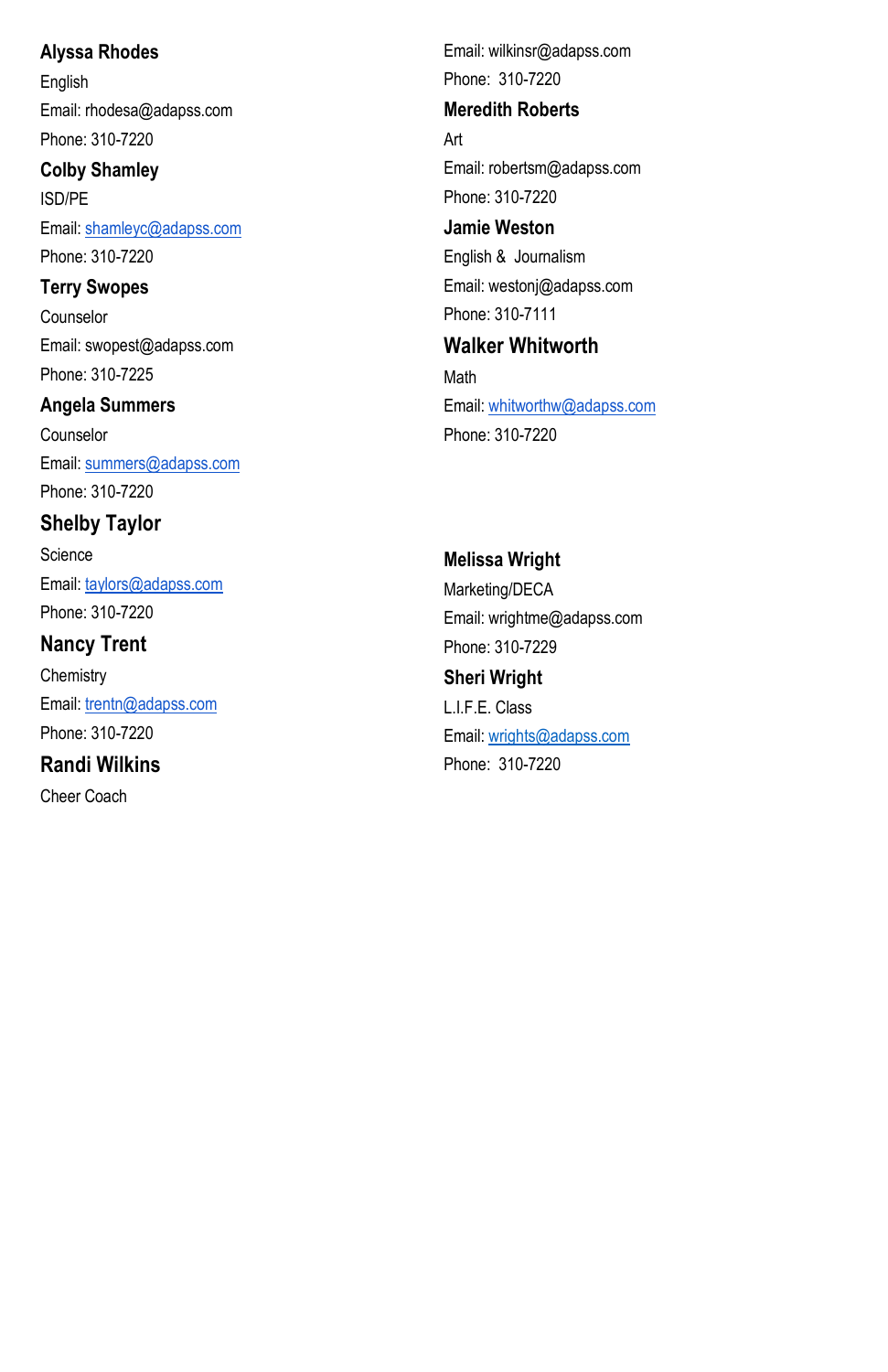# **ADA HIGH SCHOOL CALENDAR**

| 08/05/21              | AHS Enrollment Confirmation<br>12:00 p.m. $-7:00$ p.m. |
|-----------------------|--------------------------------------------------------|
| 08/06/21              | AHS Enrollment Confirmation<br>7:30 p.m. $-1:00$ p.m.  |
| 08/09/21              | Professional Day                                       |
| 08/10/21              | Professional Day                                       |
| 08/11/21              | Professional Day                                       |
| 08/12/21              | Orientation Day                                        |
| 08/13/21              | Orientation Day                                        |
| 08/18/21              | School Begins                                          |
| 09/06/21              | Labor Day Vacation                                     |
| 10/12/21              | Parent/Teacher Conf. 3:30 - 9:30 p.m.                  |
| $10/13/21 - 10/15/21$ | <b>Fall Break</b>                                      |
| 11/02/21              | Early Release Day                                      |
| $11/26/21 - 11/26/21$ | Thanksgiving Holiday                                   |
| 12/07/21              | Early Release Day                                      |
| $12/20/21 - 12/31/21$ | Christmas Holiday                                      |
| 01/03/22              | Professional Day                                       |
| 01/17/22              | M.L. King Day                                          |
| 02/11/22              | Professional Day                                       |
| 02/21/22              | President's Day                                        |
| 03/10/22              | Parent/Teacher Conf. 3:30-9:30 p.m.                    |
| 03/11/22              | No School/Snow Day                                     |
| $03/14/22 - 03/18/22$ | Spring Break                                           |
| 04/15/22              | Good Friday/Snow Day                                   |
| 05/19/22              | AHS Graduation                                         |
| 05/20/22              | Last day of School                                     |
|                       |                                                        |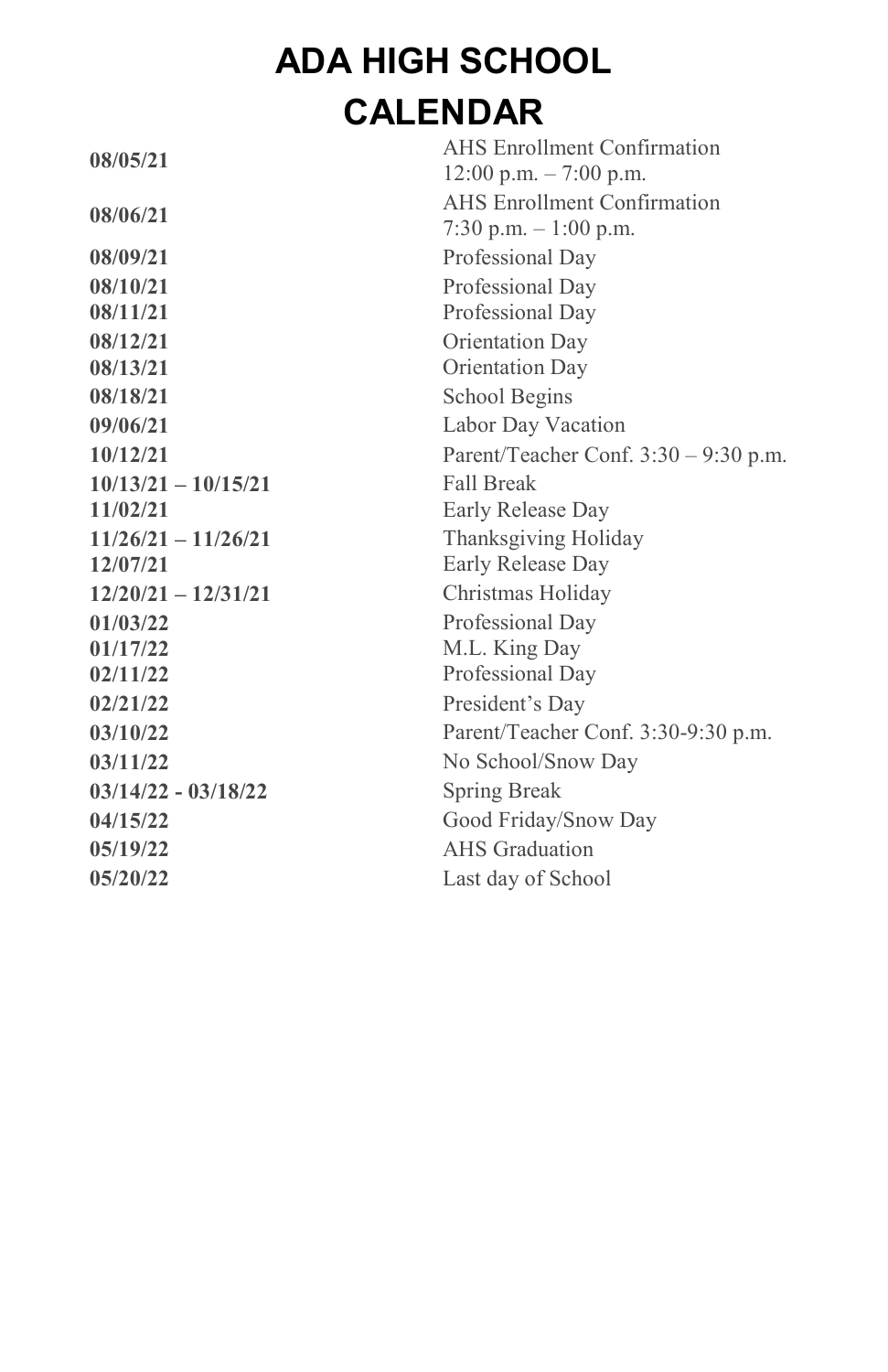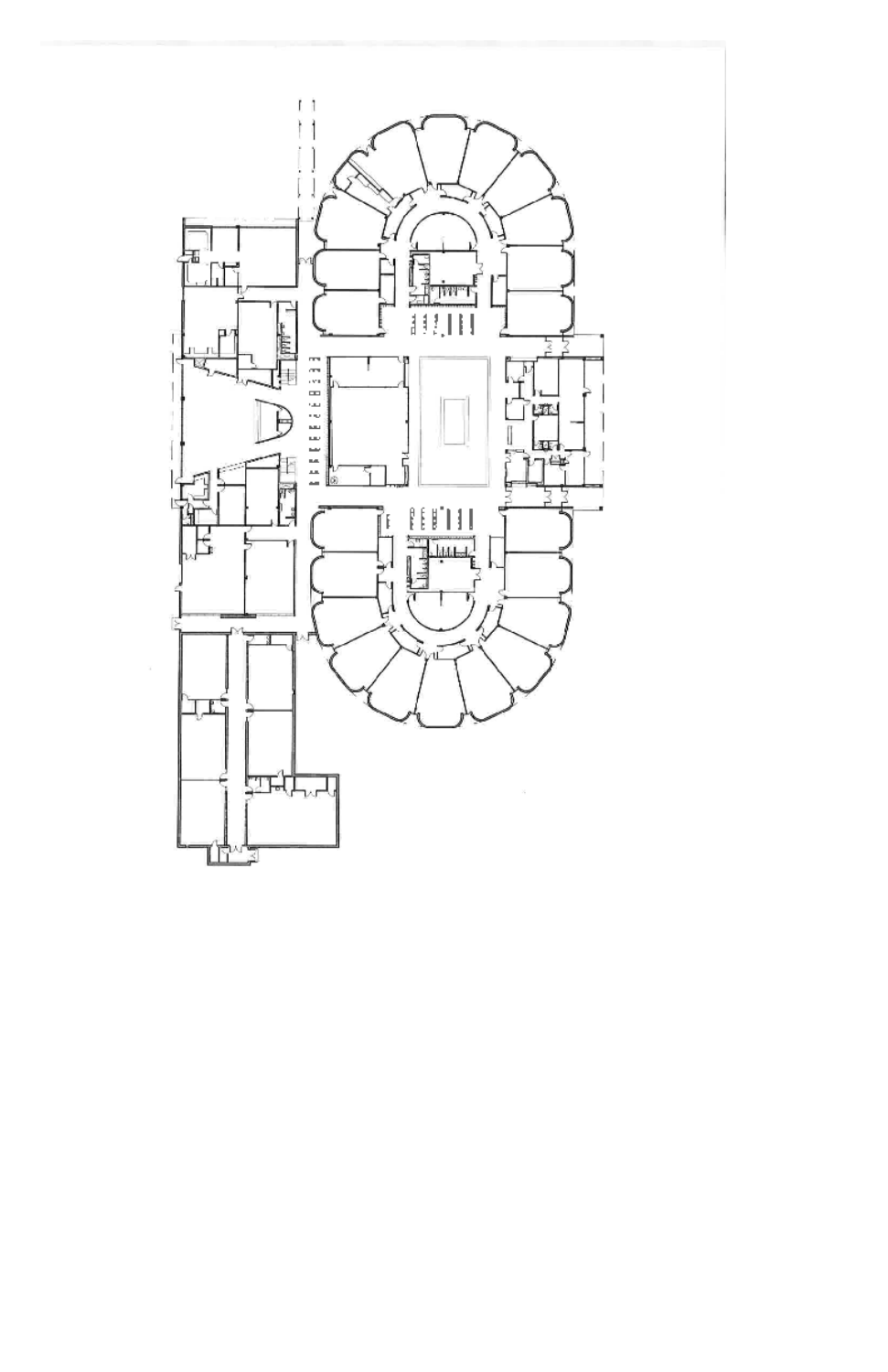# **EQUAL OPPORTUNITY ACT**

"There will be no discrimination in the Ada Public Schools because of race, color, sex, national origin, religion, disability, veteran status, sexual orientation, or age in its programs, services, activities and employment."

## **VISITORS**

Due to the crowded conditions at the high school, student visitors are not allowed to attend classes. Unauthorized students on campus or in the building will be asked to leave. All other visitors must check in at the main office to receive a pass.

## **EMERGENCY PROCEDURES**

We will go over all emergency procedures several times during the school year.

## **FIRE DRILL**

Fire Drills will be held to test the plans for evacuating the building. They also serve to reduce alarm and the possibility of panic in case of a fire. The chief consideration should be orderly passing, not speed.

We will the leave the building using the closest exit for each classroom:

Students and all personnel should go at least fifty yards from the building and should remain there until the allclear signal.

## **TORNADO WARNING/SEVERE WEATHER INSTRUCTIONS**

Instructions for emergency procedures will be posted on the bulletin board in each classroom. We will go over these procedures several times during the school year.

## **LOCK-DOWN**

In the event of a lock down, students are to follow the directives of the staff members in their immediate area. In the classroom, students are to move away from the doors and windows. Classroom doors are to be locked and lights turned out. Under no circumstance should the classroom doors be opened during the lockdown. Students and staff in open areas of the building are to move to a classroom, office, or other secure area immediately. An announcement will be made over the intercom when it is safe to open the doors and there is no immediate threat to the school.

# **CUSTODY ARRANGEMENT/PROTECTIVE ORDERS/RESTRAINING ORDERS**

It is the responsibility of the parents/guardian to notify the school by providing court documents, forchanges in custody, or directives in regard to student safety or sign-out procedures.

## **LOCKERS**

Lockers are provided by the school for the students to store their school books and supplies. Students are encouraged to lock their lockers at all times. The lockers should not be considered as private domain. The school reserves the right to check lockers for books, school materials, or contraband at any time without notification. Students should not share lockers, or share combinations with other students. Lockers remain under jurisdiction of the school even when assigned to an individual student. The school reserves the right to inspect all lockers. According to Oklahoma School law (§70-24-102.**),** students shall not have any reasonable expectation of privacy towards school administrators or teachers in the contents of a school locker, desk, or other school property. School personnel shall have access to school lockers, desks, and other school property in order to properly supervise the welfare of pupils. School lockers, desks, and other areas of school facilities may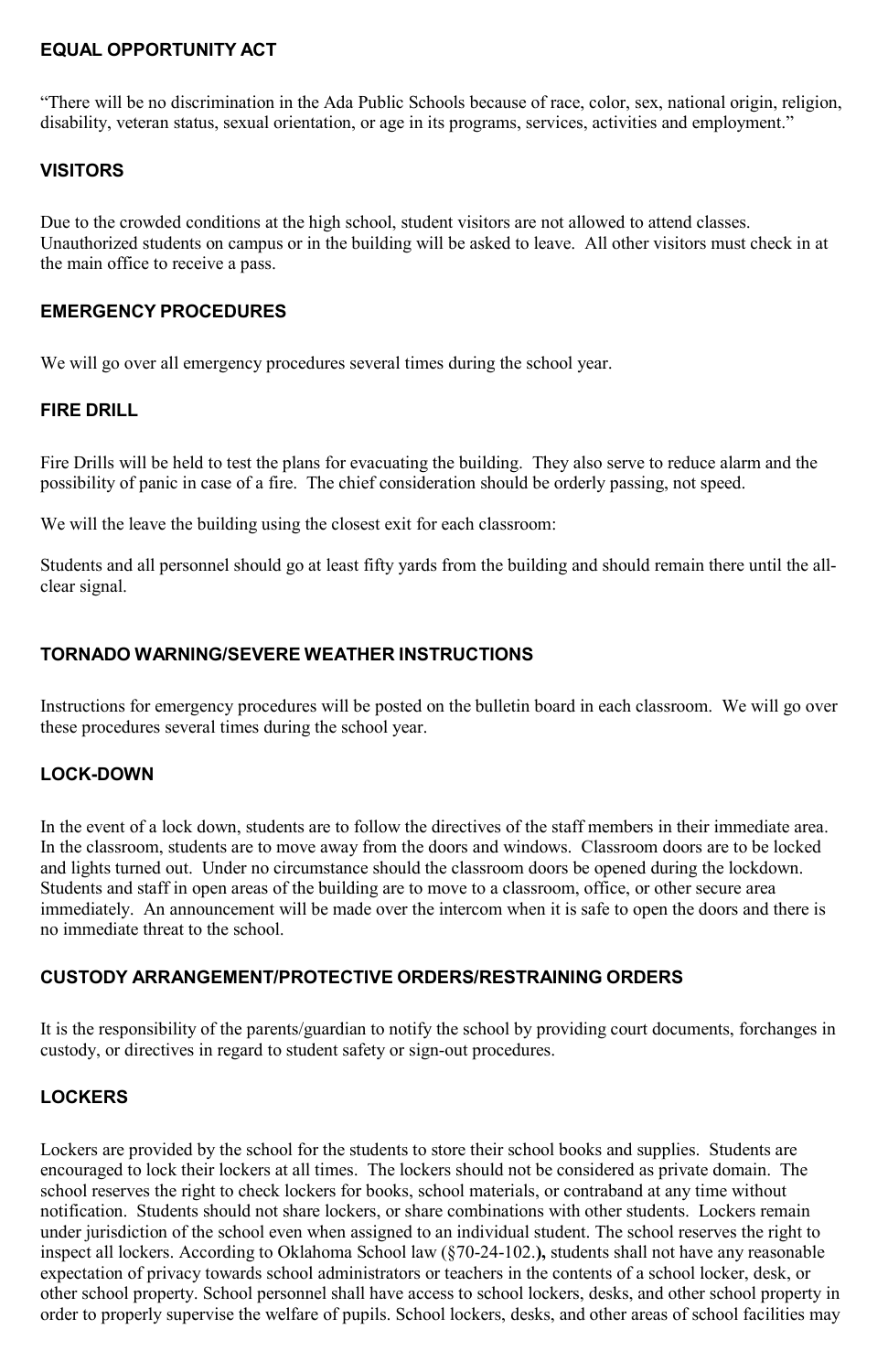be opened and examined by school officials at any time and no reason shall be necessary for such search**.** The United States Supreme Court has decided that the need by teachers and administrators to maintain order outweighs the privacy interests of students in a case called *New Jersey v. TLO*. A student has full responsibility

for the security of the locker and is responsible for the contents of his/her locker. You must have approval of the administrative staff to change lockers.

## **SCHOOL EQUIPMENT AND FACILITIES**

Students are asked to take care of the school's equipment and facilities. Equipment is not to be taken from the area in which it is used. Equipment or facilities damaged or destroyed will be charged to the student, parents will be notified and disciplinary action may result.

## **OFFICE TELEPHONE**

The office telephone is a business phone and will not be used by students except for emergencies with office approval. During instructional time, students must have a pass from a teacher in order to use the phone.

## **PHONES & ELECTRICAL DEVICES**

Students may listen to personal headphones before school and during lunch providing that the music is appropriate and cannot be heard by others. Students are not to listen to music during class time unless it is teacher approved. **Ada High School is not responsible for items lost or stolen**.

## **ASSEMBLIES**

Students are expected to behave in an orderly manner at school assemblies. Disorderly and inappropriate behavior will not be tolerated during assemblies and may result in disciplinary action.

## **INSURANCE**

Students have the opportunity to participate in a student insurance program at Ada High School. This information will be available online.

## **MEDICATION**

Prescription medicines will be given to students by school personnel only when prescribed and ordered by a physician for that particular student.

School personnel must be informed in writing by the parent/guardian directing that the medication be given to the student at school. Must include form signed by doctor for prescription drugs. Forms are found on the website. Specific information regarding the medicine, dosage, and time of administration must be clearly stated.

Students are not to keep medication of any kind in their possession except in the case of self-administered inhalers. The students must provide appropriate documentation on file at the school.

All prescription medication must be presented to the school nurse in the original labeled prescription bottle, which will include the student's name, date, and instructions for administering, name of drug, and name of issuing physician.

Non-prescription medicine will be given only for a short-term duration (less than 2 weeks) and only when in the original container accompanied by a written parental request and directions for administering. The container must be labeled with the student's name.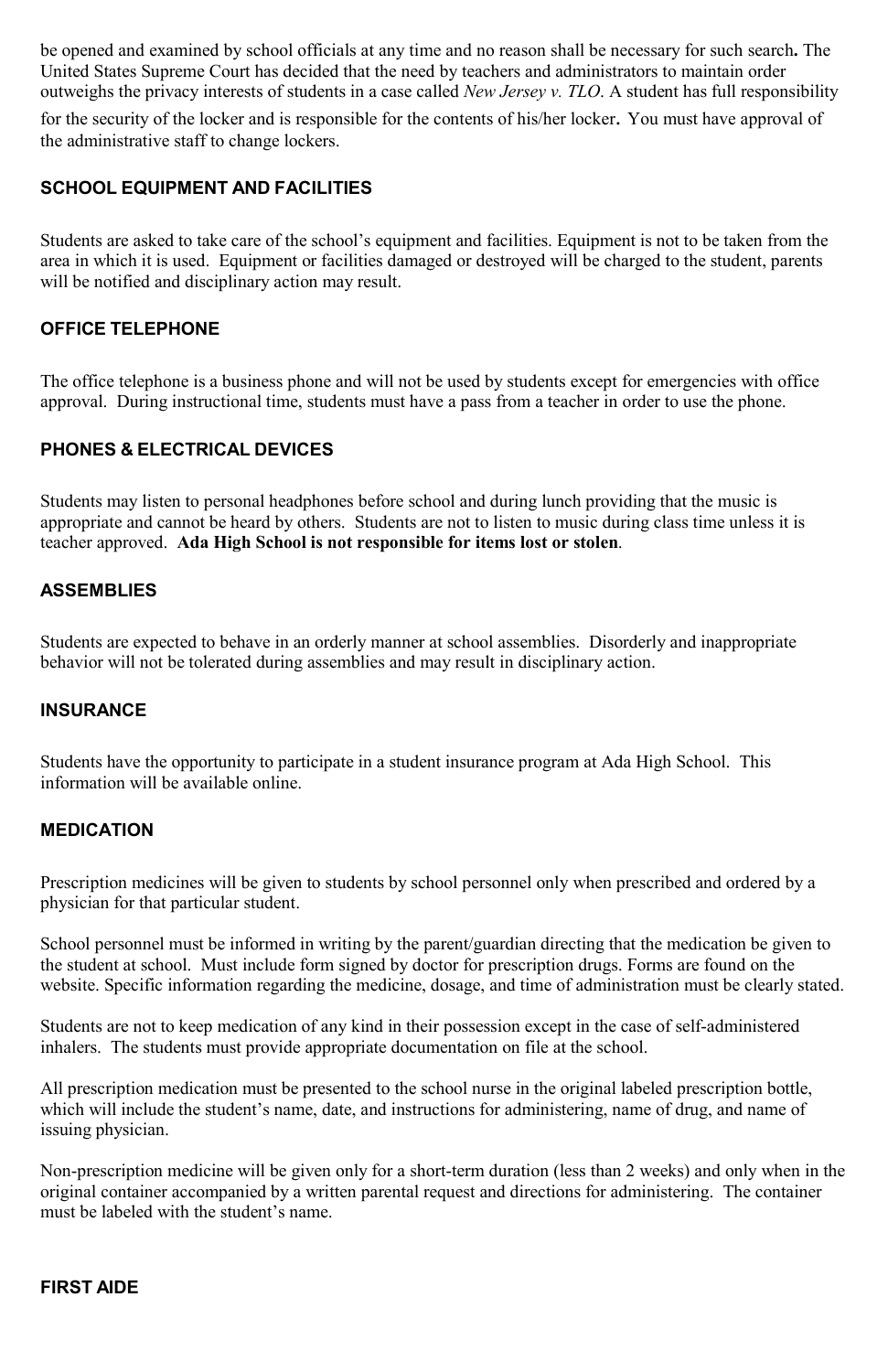Students are to immediately report any accident or sudden illness to an administrator or staff employee. The school nurse will be notified and parents will be informed of any serious injury or illness.

## **IMMUNIZATIONS**

Parents of students entering an Oklahoma school for the first time must show an Oklahoma Certificate of Immunization. For school enrollment a parent or guardian shall provide one of the following: Current, up to date immunization records OR A completed and signed exemption form. Oklahoma law requires that all students be immunized against diphtheria, whooping cough, tetanus, polio, mumps, measles, hepatitis A/B, and rubella. Failure to comply with this may result in suspension from school. These forms can be found online under health and immunizations.

## **FIELD TRIPS**

All students leaving the school on any field trip must meet school eligibility requirements and submit a signed parent permission slip to the teacher or sponsor. *School dress code and all school policies will be observed while on the field trip.*

# **CAFETERIA**

Students requiring special diets for lunch should contact food services to make special arrangements.

## **DRIVING RULES**

Driving a car to school is a privilege. Students must park in assigned areas. Students will not linger in the parking lot before or after school. All students entering or leaving campus in their automobiles are required to travel in a slow, safe manner (10 mph). Loud radios and music are a distraction to the school environment. All radios must be turned down upon entering campus. A rule of thumb is that if it can be heard outside of the car, it is too loud. *Students must display the school parking sticker on the rear view mirror of their car.* Failure to park in assigned spaces or to properly display AHS parking tags may result in suspension of driving privileges. Unsafe driving may also lead to suspension or disciplinary action.

## **BUS RULES**

Students who ride the bus are to follow the same rules as in the classroom. The bus driver has authority over all students who ride the bus. The bus rules form was signed at enrollment. Inappropriate behavior on the bus will result in disciplinary action.

## **ENROLLMENT**

Students will pre-enroll during the second semester of the school year. In August, parents will be required to finalize the enrollment process and to complete all forms necessary for enrollment.

## **NEW STUDENT ENROLLMENTS**

Parents must provide a copy of the student's birth certificate, immunizations, school records, proof of residency, custodial papers, and transcripts.

## **COUNSELING**

Counseling services are provided. Students will be assigned counselors based on the grade level. Mrs. Lowrance—Sophomores Mrs. Summers—Juniors Mr. Swopes—Seniors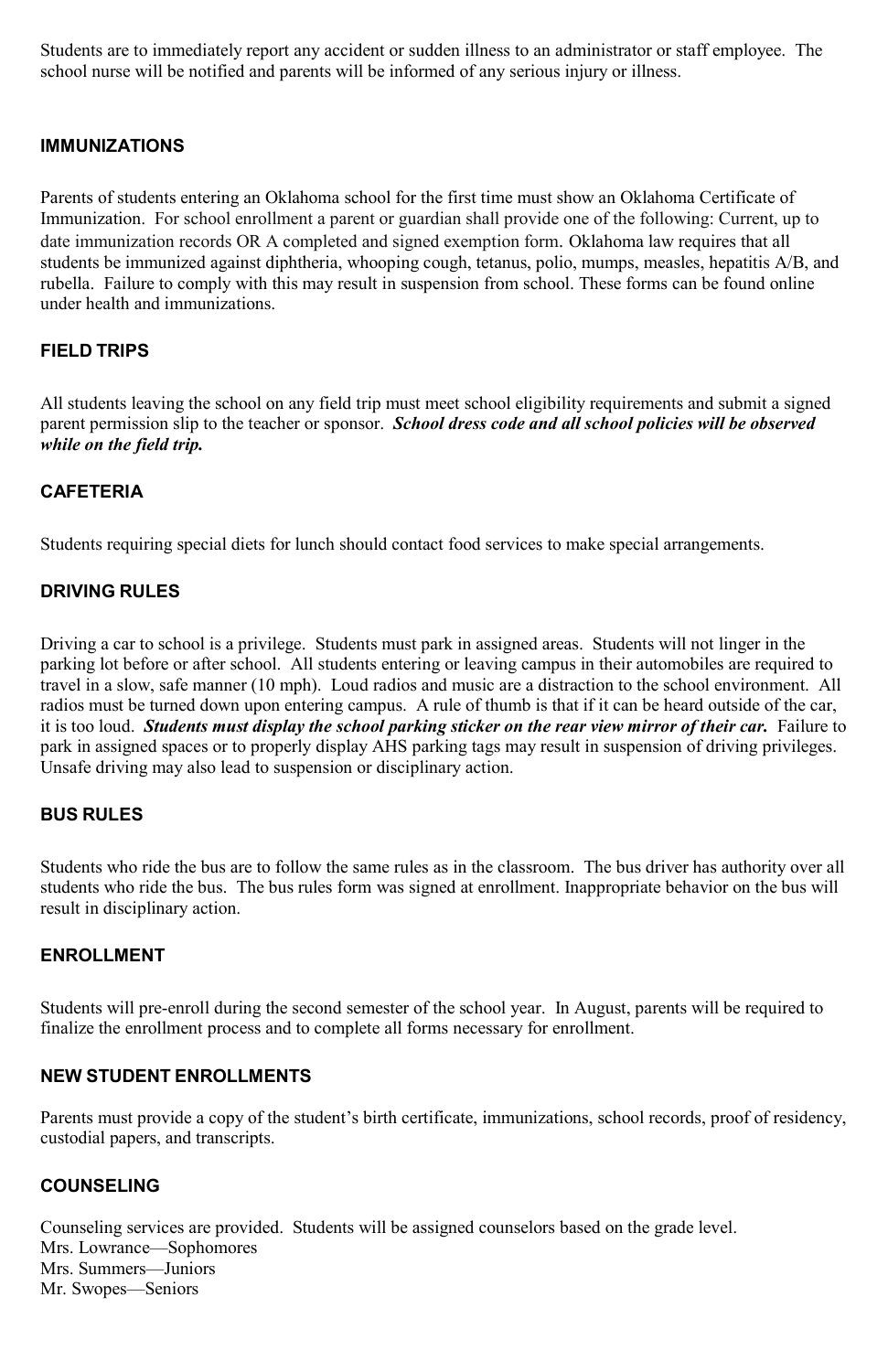## **SCHEDULE CHANGES**

Students are expected to honor their enrollment schedules. Schedule changes can be made by setting up an appointment with a counselor. After the first two weeks of school, there will be no class changes without the approval of the administration.

# **LEAVING CAMPUS**

Under no circumstances are students to leave the campus while school is in session without permission from a parent or legal guardian or has been a pre approved class activity. Violations of this policy would result in disciplinary action.

# **STANDARDIZED TESTING**

P.S.A.T. offered to all college bound students in the month of October during their sophomore and/or junior year. This test allows a student to compare his ability to do college work with other college bound students. It also provides practice for the SAT. The PSAT is the first step in entering the Scholarship programs conducted by the National Merit Scholarship Corporation.

ACT offered to all college bound students at different times during the school year. They may also retake the ACT on one of five national test dates throughout their senior year. The ACT measures a student's performance in four curricular areas—English, Mathematics, Reading, and Science Reasoning.

## **FINANCIAL LITERACY**

Personal Financial Literacy is designed for students in Grades 7-12. These standards of learning are priority, essential, and necessary for all Oklahoma students. Learning the ideas, concepts, knowledge, and skills will enable students to implement personal financial decision-making skills; to become wise, successful, and knowledgeable consumers, savers, investors, users of credit, money managers, and to be participating members of a global workforce and society.

The intent of personal financial literacy education is to inform students how individual choices directly influence occupational goals and future earnings potential. Successful money management is a disciplined behavior and much easier when learned earlier in life. The fourteen areas of instruction designated in the Passport to Financial Literacy Act of 2007 (70 O.S. § 11-103.6h) are designed to provide students with the basic skills and knowledge needed to effectively manage their personal finances. Basic economic concepts of scarcity, choice, opportunity cost, and cost/benefit analysis are interwoven throughout the standards and objectives. This systematic way of making personal financial decisions will provide students a foundational understanding for making informed and successful personal financial decisions.

## **NON SPONSORSHIP OF SENIOR TRIPS**

Ada High School does not sponsor any type of senior trip.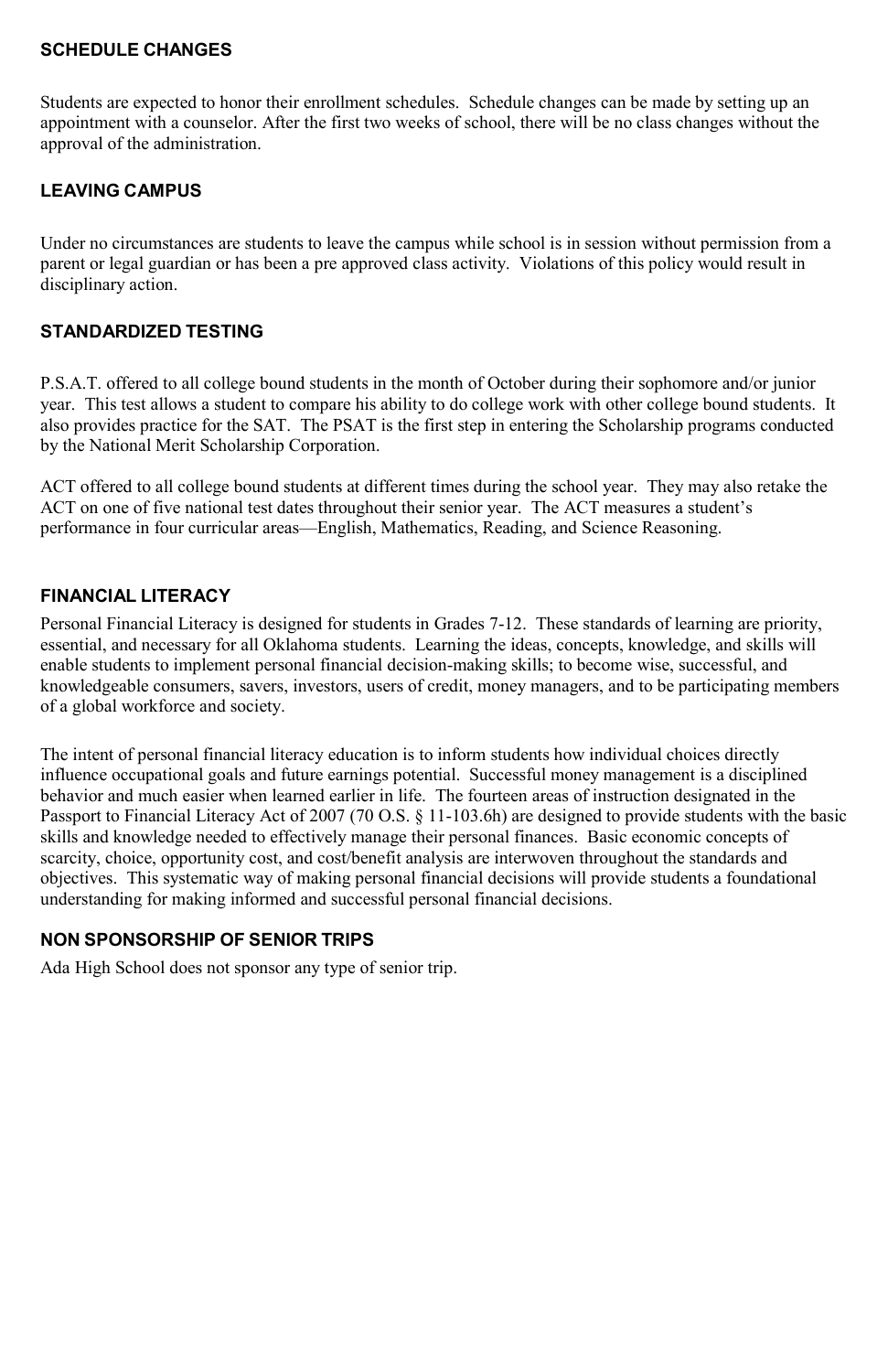# **ACADEMICS** *(GRADES 10-11-12 STANDARD GRADING SCALE)*

The letter grades A, B, C, D, F, and I will be used to indicate the achievements of secondary school students in all instructional areas. The letter grades used shall indicate the following degree of achievement.

| A | <b>Superior Quality Work</b> |
|---|------------------------------|
| В | Good Quality Work            |
| C | Satisfactory/Average Quality |
| Ð | Below Quality of Work        |
| F | Unsatisfactory               |
|   | Incomplete                   |
|   |                              |

# **ADA HIGH SCHOOL REQUIREMENTS FOR GRADUATION**

| 1. 4 years of English                                | 4 units  |
|------------------------------------------------------|----------|
| 2. 3 years of Math                                   | 3 units  |
| 3. 3 years of Science                                | 3 units  |
| 4. 1 year of U.S. History                            | 1 unit   |
| 5. 1 semester each of OK History & Government 1 unit |          |
| 6. 1 semester of Geography and World History         | 1 unit   |
| 7. 2 years of Humanities included in English Classes |          |
| 8. Twelve Electives                                  | 12 units |
| Total Units for Graduation                           | 25 units |
| 9. Community Service                                 | 30 hours |
| 10. Financial Literacy                               |          |
| 11.~ICAP                                             |          |
|                                                      |          |

# **ADVANCED PLACEMENT PROGRAM**

Ada City Schools offers Pre-Advanced Placement and Advanced Placement classes for students in Grades 6-12 and is known for producing National Merit Scholars, Academic All-State recipients, and Oklahoma Academic Scholars.

Ada City Schools' Subject area Course Guide has been determined to help students plan for academic Success. The pathways listed below are suggested pathways that will allow students to meet or exceed graduation requirements. Course offerings are subject to student enrollment and staff availability.

In order to accommodate those students who are capable and willing to pursue knowledge of a specific subject at the highest available level, Ada High School has provided AP courses. Students should check with a counselor to find what AP courses are available.

| <b>Required English Pathway</b>    |                              |  |
|------------------------------------|------------------------------|--|
| Course                             | <b>Suggested Grade Level</b> |  |
| English I                          |                              |  |
| English II                         | 10                           |  |
| English III                        |                              |  |
| English IV                         | 12                           |  |
| <b>Accelerated English Pathway</b> |                              |  |
| Pre-AP English I                   |                              |  |
| Pre-Ap English II                  | 10                           |  |
| AP Language & Composition          |                              |  |
| AP Literature & Composition        | 12                           |  |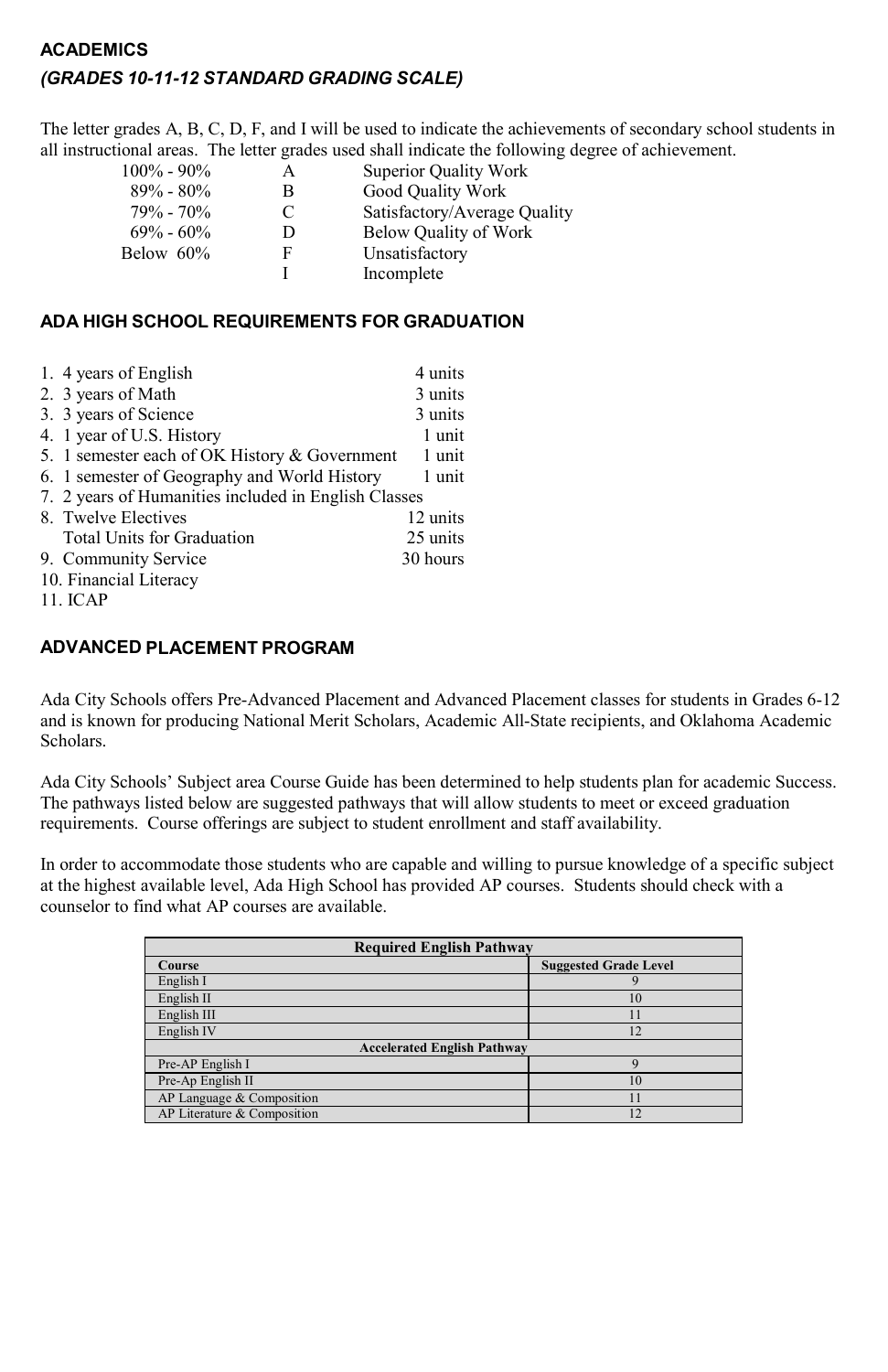| <b>Required Mathematics Pathway</b>                       |                              |  |
|-----------------------------------------------------------|------------------------------|--|
| Course                                                    | <b>Suggested Grade Level</b> |  |
| Algebra 1                                                 |                              |  |
| Geometry                                                  | 10                           |  |
| Algebra II                                                | 11                           |  |
| <b>Accelerated Mathematics Pathway (Option 1)</b>         |                              |  |
| Pre-APAlgebra I                                           | 8                            |  |
| Pre-AP Geometry                                           | 9                            |  |
| Pre-AP Algebra II                                         | 10                           |  |
| Pr-AP Trigonometry/College Algebra                        | 11                           |  |
| Advanced Placement Calculus (AB)                          | 12                           |  |
| <b>Accelerated Mathematics Pathway (Option 2)</b>         |                              |  |
| Pre-AP Placement Algebra I                                | 9                            |  |
| Pre-AP Placement Geometry AND Pre-AP Placement Algebra II | 10                           |  |
| Pre-AP Trigonometry/College Algebra                       | 11                           |  |
| AP Calculus (AB)                                          | 12                           |  |
| <b>Accelerated Mathematics Pathway (Option 3)</b>         |                              |  |
| Pre-AP Placement Algebra 1                                | 9                            |  |
| Pre-AP Placement Geometry                                 | 10                           |  |
| Pre-AP Placement Algebra II                               | 11                           |  |
| Pre-AP Placement Trigonometry/College Algebra             | 12                           |  |

| <b>Required Social Studies</b>             |                              |  |
|--------------------------------------------|------------------------------|--|
| Course                                     | <b>Suggested Grade Level</b> |  |
| Oklahoma History/Government                |                              |  |
| Geography/World History                    |                              |  |
| U.S. History                               |                              |  |
| <b>Accelerated Social Studies Path Way</b> |                              |  |
| Oklahoma History/Government                |                              |  |
| Geography/World History                    | 10                           |  |
| AP U.S. History                            |                              |  |
| AP Economics                               | 12                           |  |

| <b>Required Science Pathway</b>                   |                              |  |
|---------------------------------------------------|------------------------------|--|
| Course                                            | <b>Suggested Grade Level</b> |  |
| Physical Science                                  | 9                            |  |
| Biology                                           | 10                           |  |
| Environment Science, Forensic Science, Chemistry, | 11                           |  |
| Zoology/Botany, Anatomy/Physiology or Bio Tech    |                              |  |
| <b>Accelerated Science Pathway (Option 1)</b>     |                              |  |
| Biology or Pre-AP Biology                         | 9                            |  |
| Chemistry                                         | 10                           |  |
| AP Biology (See Prerequisites)                    | 11                           |  |
| <b>Accelerated Science Pathway (Option 2)</b>     |                              |  |
| Biology or Pre-AP Biology                         | 9                            |  |
| Chemistry                                         | 10                           |  |
| Honors Anatomy/Physiology                         | 11                           |  |
| AP Biology (See Prerequisites)                    | 12                           |  |
| <b>Accelerated Science Pathway (Option 3)</b>     |                              |  |
| Biology or Pre-AP Biology                         | 9                            |  |
| Chemistry                                         | 10                           |  |
| College Preparatory Physics (See Prerequisites)   | 12                           |  |
| <b>Accelerated Science Pathway (Option 4)</b>     |                              |  |
| Physical Science                                  | 9                            |  |
| Biology or Pre-AP Biology                         | 10                           |  |
| Zoology/Botany                                    | 11                           |  |
| AP Environmental Science (See Prerequisites)      | 12                           |  |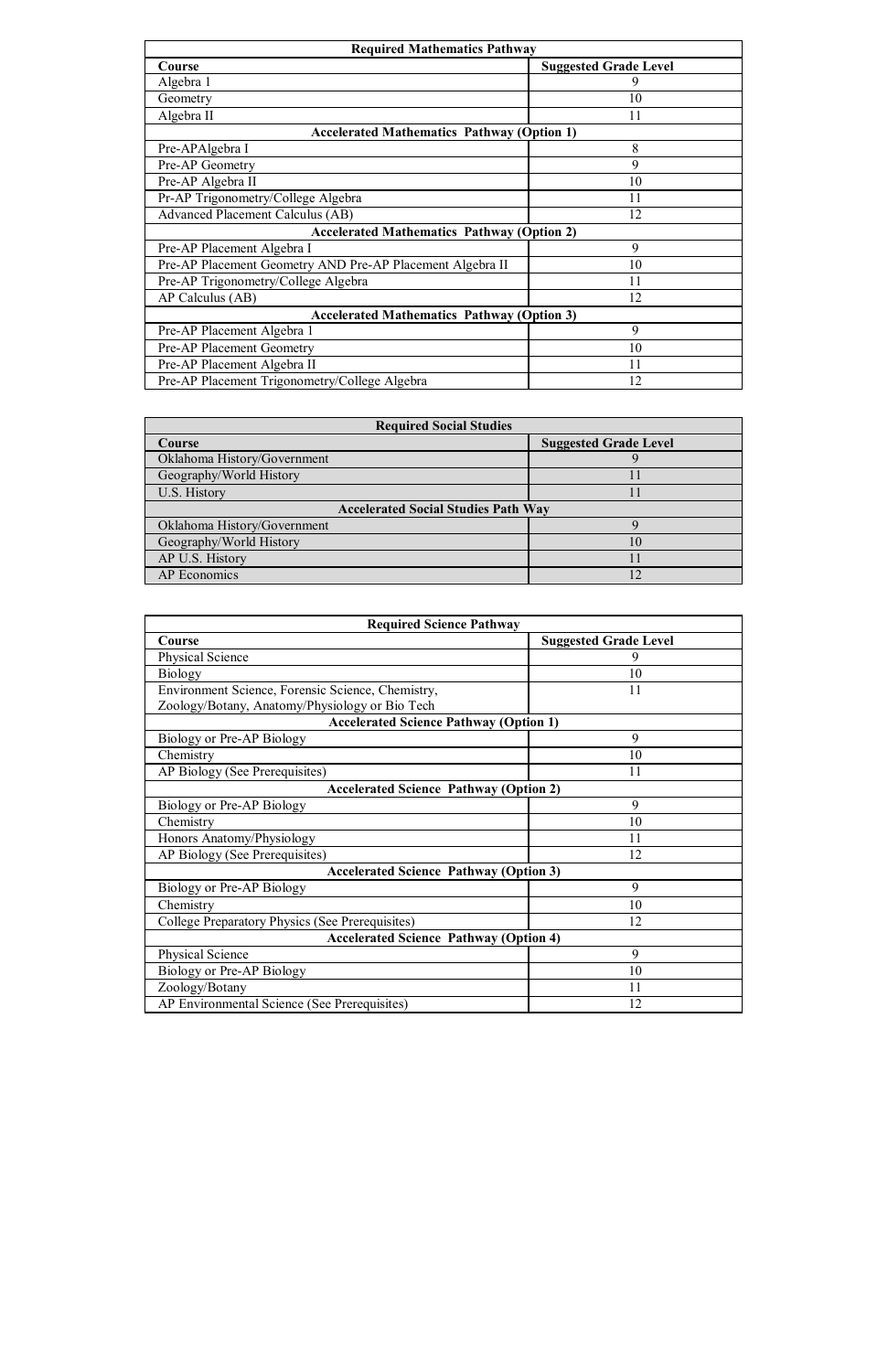# **COURSE DESCRIPTIONS**

## **Mathematics**

## **Geometry**

Major concepts/content: The purpose of this course is to provide a rigorous, in-depth study of geometric relationships and deductive strategies, which can be used to solve a variety of real world and mathematical problems. The content should include, but not be limited to, the following:  $\Box$  Logic  $\Box$  Deductive arguments and proofs  $\Box$  Segments and angles  $\Box$  Two- and three-dimensional figures  $\Box$  Perpendicularity and parallelism  $\Box$ Similarity  $\Box$  Congruence  $\Box$  Constructions  $\Box$  Perimeter, area, and volume  $\Box$  Coordinate and transformational geometry  $\Box$  Basic trigonometry in right triangles

## **Algebra II**

The purpose of this course is to continue the rigorous and in-depth study of algebra and to provide the foundation for applying algebraic skills to other mathematical and scientific fields. The content should include, but not be limited to, the following:  $\Box$  Structure and properties of the complex number system  $\Box$  Relations, functions, and graphs  $\Box$  Rational and irrational expressions  $\Box$  Equations and inequalities  $\Box$  Systems of equations and inequalities  $\Box$  Polynomial functions  $\Box$  Rational exponents  $\Box$  Logarithmic and exponential functions  $\Box$  Permutations, combinations, and probability  $\Box$  Graphing utilities

## **Honors Algebra II**

The purpose of this course is to continue the rigorous and in-depth study of algebra and to provide the foundation for applying algebraic skills to other mathematical and scientific fields. The content should include, but not be limited to, the following:  $\Box$  Structure and properties of the complex number system  $\Box$  Relations, functions, and graphs  $\Box$  Rational and irrational expressions  $\Box$  Equations and inequalities  $\Box$  Systems of equations and inequalities  $\Box$  Polynomial functions  $\Box$  Rational exponents  $\Box$  Logarithmic and exponential functions  $\Box$  Permutations, combinations, and probability  $\Box$  Arithmetic and geometric sequences and series  $\Box$  Conics  $\Box$  Graphing utilities

#### **Honors Geometry**

Major concepts/content: The purpose of this course is to provide a rigorous, in-depth study of geometric relationships and deductive strategies, which can be used to solve a variety of real world and mathematical problems. The content should include, but not be limited to, the following:  $\Box$  Logic  $\Box$  Deductive arguments and proofs  $\Box$  Undefined terms  $\Box$  Segments and angles  $\Box$  Two- and three-dimensional figures  $\Box$  Perpendicularity and parallelism  $\Box$  Similarity  $\Box$  Congruence  $\Box$  Constructions  $\Box$  Perimeter, area, and volume  $\Box$  Coordinate and transformational geometry  $\Box$  Basic trigonometry in right triangles

## **Math of Finance**

Major concepts/content: This course is designed to provide students with the skills necessary to make wise financial decisions. The basic concepts of algebra will be reviewed and extended as students solve real-life problems which affect them and their families. The content should include, but not be limited to, the following:  $\Box$  Personal finance  $\Box$  Personal and business investments  $\Box$  Personal and business earnings  $\Box$ Consumer credit  $\Box$  Travel

## **Honors Trigonometry/College Algebra**

Major concepts/content: The purpose of this course is to demonstrate the relationships between algebra, geometry, and trigonometry and use this relationship in preparation for calculus. The content should include, but not be limited to, the following: Trigonometric identities Graphs of trigonometric functions and their inverses Trigonometric equations Unit circle Polynomial and rational functions Graphs and curve sketching  $\Box$  Circles  $\Box$  Functions: Inverse, combination/composite  $\Box$  Graphing utilities  $\Box$  Review of linear functions

## **AP Calculus**

Major Concepts/Content: The purpose of this course is to enable students to develop an understanding of calculus and be able to use it in applications. The content should include, but not be limited to, the following:  $\Box$  Functions, graphs, continuity, and limits  $\Box$  Derivatives – concept, computation and applications  $\Box$  Second derivatives  $\Box$  Integrals  $\Box$  Fundamental theorem of calculus  $\Box$  Antidifferentiation  $\Box$ Approximation of definite integrals

#### **ENGLISH**

#### **English II**

Sophomore English is designed to help students increase their proficiency in reading, writing, speaking, and listening skills. Instruction and practice will focus on organization, clarity, development, analysis, and the fundamentals of English usage. Students will gain an understanding of written and oral communication skills through composition and reading of various genres.

## **Pre-AP English II**

Pre-AP English II includes a rigorous and integrated study of composition, rhetoric, and a particular focus on reading analysis across genres. This course features extensive skill instruction in both research and writing with emphasis on audience, purpose, arrangement, and style, and documentation of information sources as well as critical thinking about evidence and conclusions.

## **AP English III**

AP Language and Composition (AP English III) is a rigorous course designed to simulate a collegiate level composition course. Students will employ a variety of literary techniques and rhetorical analysis strategies to study, understand, and analyze a variety of texts with an emphasis on non-fiction. Writing will be a constant and essential feature of this course. Upon completion of the course, students will be equipped to take the College Board AP Exam for possible college credit. In addition to coursework designed for AP, students will also complete coursework for English III with a focus on American Literature primarily from the last two centuries with a short focus on the Pre-Revolutionary and Revolutionary periods. Students will examine the progress this nation has experienced in literature as well as other diverse and engaging mediums that will illustrate the diversity and creativity that has shaped our country into what it is today.

### **English III**

English III will focus on American Literature primarily from the last two centuries with a short focus on the Pre-Revolutionary and Revolutionary periods. We will examine the progress this nation has experienced in literature as well as other diverse and engaging mediums that will illustrate the diversity and creativity that has shaped our country into what it is today.

### **English IV**

English IV is a language arts course for high school seniors designed to prepare students for the demands of two or four-year college degree programs and/or for the workplace. Selections from British literature are organized around significant time periods, and universal literary themes are explored in depth. Elements of grammar are addressed daily through sentence examination and correction. Vocabulary words and word study skills are emphasized, examined, and applied. Composition is also addressed through several forms of writing, including research, and a research paper. Students also create a portfolio which is a collection of personal writing and artifacts about their lives.

### **HISTORY**

## **General Economics**

This class will take a broad look at Economics. Students will study economic terms, personal finance, and types of economic systems. Students will also complete several projects dealing with entrepreneurship.

## **Oklahoma History**

Oklahoma History is a semester-long class studying Oklahoma through people, places, and events.

## **US Government**

This class studies the United States Government through past and present times. It is offered in the first semester.

## **Recent American History**

This class is a study of US presidents. This course takes an in-depth look at the leaders of the free world while touching on the events that shaped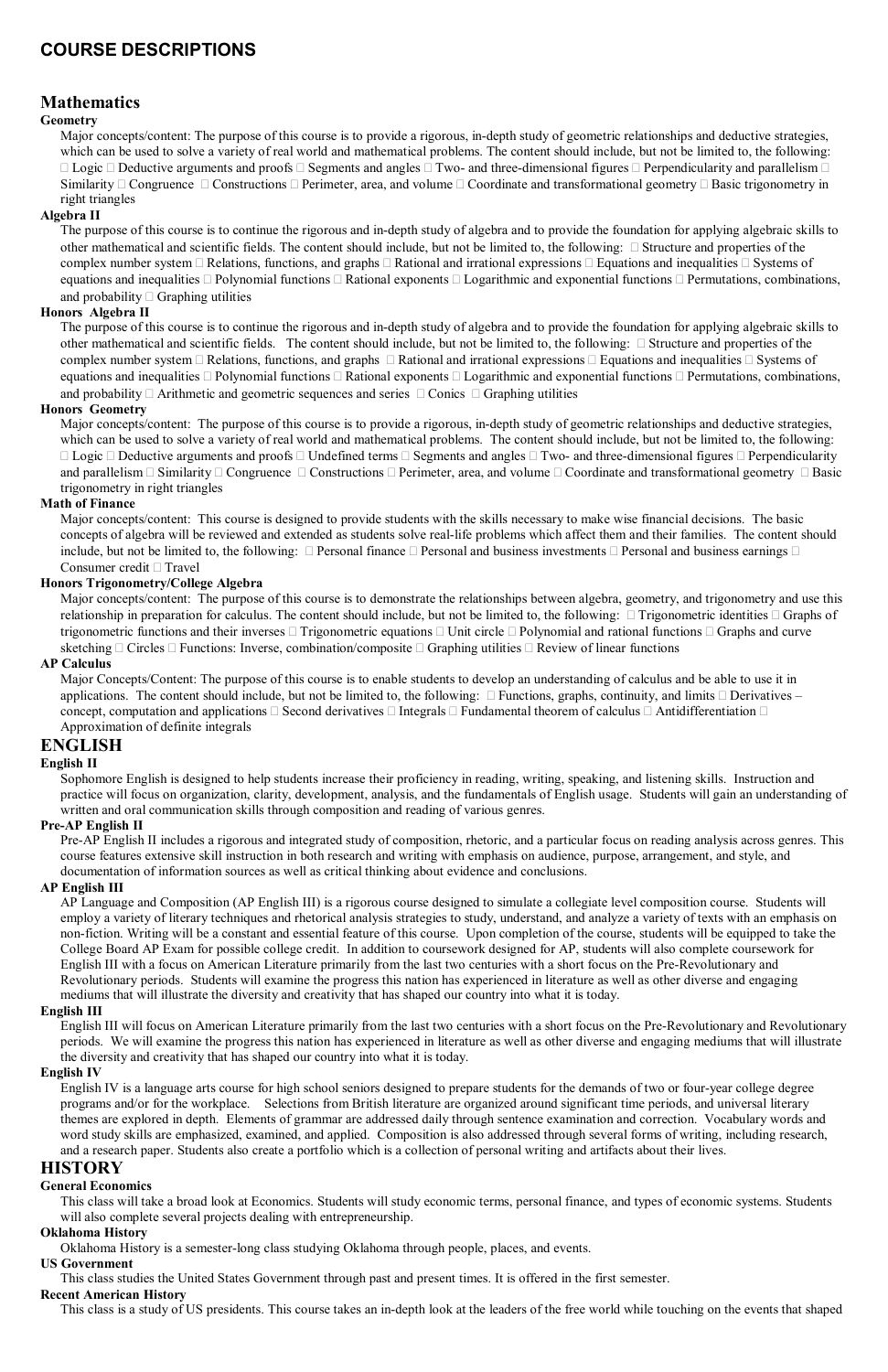their presidency and the nation.

#### **World History**

In World History you will develop a greater understanding of the evolution of global processes and contacts including interactions over time. The course highlights the nature of changes in international frameworks and their causes and consequences, as well as comparisons among other societies. The course will give a broad overview of World Religions and Ancient/Medieval influences over the modern world. The course will then emphasize modern history from 1500 to the present.

## **AP Macroeconomics**

This course is designed around the AP Macroeconomics curriculum which studies U.S. banking, where money comes from, its effect on international trade, and both monetary and fiscal policy. We will study the philosophical basis for our system of capitalism and how it's changed and evolved into a global economic system.

## **AP U.S. History**

This course is designed around the AP U.S. History curriculum which studies U.S. through themes of development. We will study the people of the U.S. as well as the political and economic history primarily through primary and secondary sources. There is a strong emphasis on higher level thinking and analysis with a special focus on how to write historically.

#### **Geography**

This semester-long course examines the geographic and historic foundations of our state. Oklahoma's past is studied from its prehistory to the present. Particular emphasis is given to the relocation of the Five Civilized Tribes and the opening of the Indian Territory for white settlement. This semester course will include the cultural, economic, and political development of Oklahoma.

## **SCIENCE**

## **AP Environmental Science**

The goal of the AP Environmental Science course is to provide students with the scientific principles, concepts, and methodologies required to understand the interrelationships of the natural world, to identify and analyze environmental problems both natural and human-made, to evaluate the relative risks associated with these problems, and to examine alternative solutions for resolving or preventing them. The AP Environmental Science course is designed to be the equivalent of a one-semester, introductory college course in environmental science. AP environmental science encompasses a broad spectrum of subjects, including geology, biology, environmental studies, ecology, chemistry, and geography.

#### **Biology**

Biology is a state mandated course that must be passed in order to graduate from high school. Biology includes a general investigation of such things as basic organic and inorganic chemistry important to understanding living organisms, scientific method of investigations, structure and function of plant and animal cells, and energy transformations in living systems. Characteristics of life, classification of organisms, infectious diseases and immune responses, human biology, genetics, general ecology and evolution are also studied. The course is designed for those students who may never take any more biology courses as well as those who may plan to take advanced high school courses or go on to do college work. An exit exam is given at the end of the school year.

## **Biotechnology**

Biotechnology (may be offered as Biology II) is a course devoted to learning and USING technology to study in depth the workings of DNA, RNA and Proteins. Students are expected to "think like a biotechnician '' as they explore DNA, RNA, proteins, enzymes, bacteria and other models organisms, both natural and genetically modified. Labs will be carried out using technologies such as PCR, micropipetting, DNA electrophoresis and transformations, DNA sequencing and bioinformatics. Prerequisites are either chemistry or biology

#### **Contextual Biology**

Contextual biology is a course designed for those students who may have difficulty with traditional learning styles. Study and organization are emphasized as we cover science skills such as observation and measurement, use of scientific method, graphing and data analysis. Classification systems, life cycles and life processes will be studied. Students will be expected to work individually as well as in small groups or as an entire class on various projects. Hands-on activities are utilized

## **Chemistry**

General Chemistry is the science that investigates and explains the structure and properties of matter. This course presents an indepth study of matter, the periodic table, chemical formation reactions and mathematics.

#### **Honors Chemistry**

Pre-AP Chemistry is the science that investigates and explains the structure and properties of matter. This course is designed to prepare students using an in-depth study of matter, the periodic table, chemical formation, reactions, stoichiometry, and gas laws. This class will prepare the student for AP Chemistry and future college chemistry courses.

#### **Forensic Science**

Forensic Science is a laboratory-based course utilizing investigative techniques and concepts from chemistry, biology, biotechnology and physics as they apply to the law. This course is intended to expose high school students to the various laboratory skills commonly used during a forensic investigation. Students will be exposed to actual case studies that focus on landmark court decisions and criminal investigations as well as utilize the skills of observation and measurement, microscopy, organic/inorganic analysis, serology, DNA extraction and isolation, and more throughout the course to solve mock crimes.

## **Honors Biology I**

Biology is a state mandated course which must be completed with a passing grade in order for graduation from high school. Pre-AP Biology takes the more advanced learner deeper into concepts and information also taught in Biology I. Laboratories, activities and authentic research projects along with lecture, class discussions and innovative technology enhance this course.

#### **Human Anatomy & Physiology**

Honors Human Anatomy & Physiology is a course designed for the serious student who is interested in learning more about the human body. Many students have expressed an interest in the health and medical fields but the class is by no means limited to those students. Emphasis is placed on the learning of structures and their physiology. Clinical applications make the subject more interesting as students study the human body in health and disease. Fundamental to our study is a good understanding of simple chemistry and biochemistry principles. Cells, tissues, and the organ systems are studied. Later in the spring semester, a cat dissection is performed where students look at structures in a cat cadaver. CPR certification, guest speakers and field trips, possible shadowing of health professionals may be part of the course as well as blood typing, lung capacity experiments, blood pressure and self-urinalysis. Students gain service learning by coordinating the AHS annual OBI blood drive in January.

## **Zoology/Botany**

Zoology/Botany is a one-year course that is divided into zoology the first semester and botany for the second semester. Prerequisite for this course is successful completion of Biology. Both semesters emphasize field studies, research, and the interrelationships of plants and animals.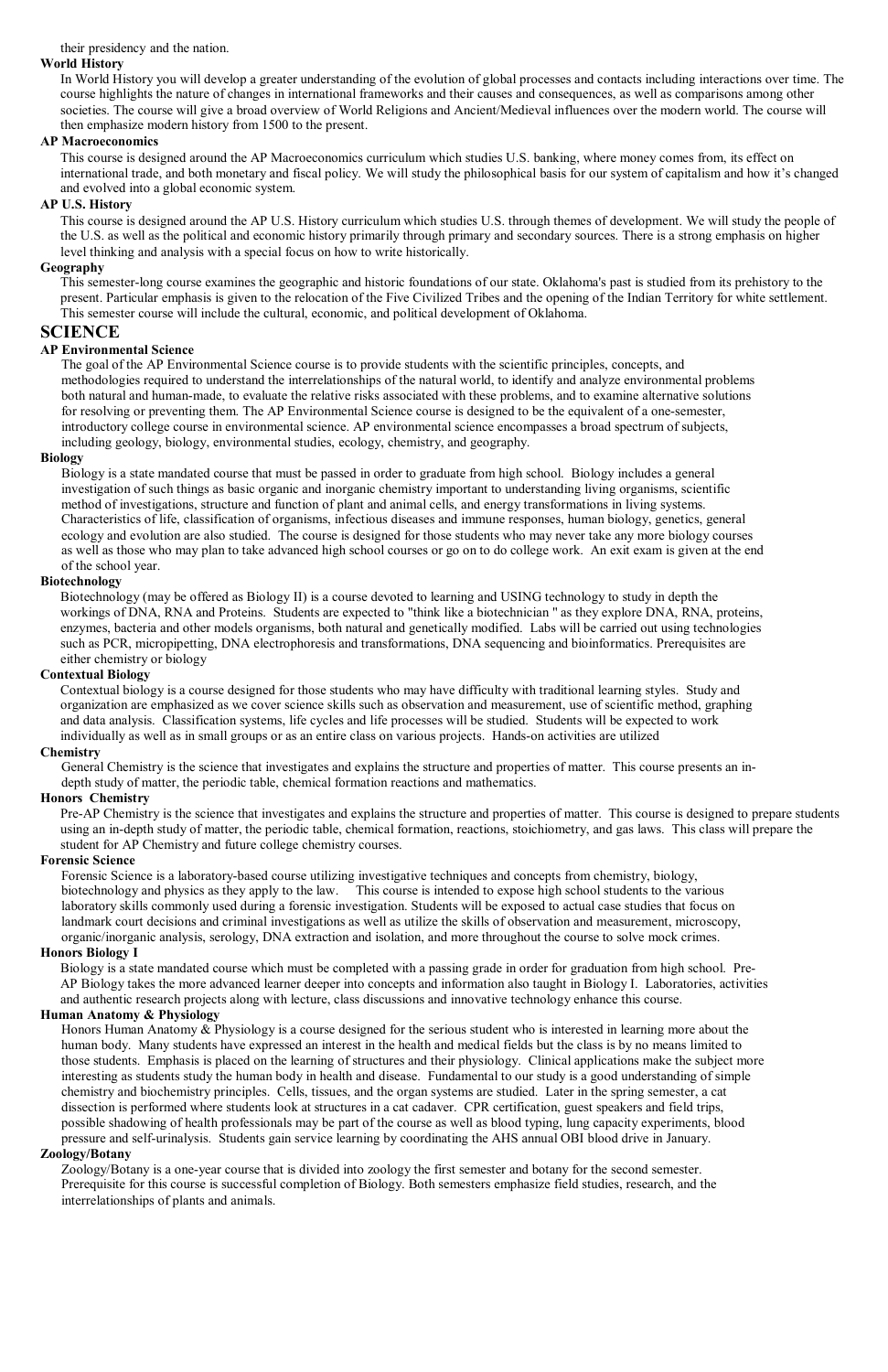# ELECTIVES

## **Art & Crafts**

**Arts and crafts**- is the most fun and basic of the art classes. Students learn lifelong craft making skills such as pottery, weaving, stain glass, mosaics and much more. And it is all Free!!!!

**Fundamentals of art** –Students learn the elements and principles through fun projects like painting, drawing and crafts. Students also learn art history and compete in art contests. Remember art careers are the fastest growing economic area in today's world.

*Portfolio*- Students build a portfolio of different mediums, taking their art to a new level and preparing for college or an art school. Art is the fastest growing economical career today; be prepared.

**Ceramics**- Students learn the methods of building pottery and how to fire and glaze. This class will teach about different types of clay and a history of pottery. And it is all Free!!!!

## **Avid**

AVID's mission is to close the achievement gap by preparing all students for college readiness and success in a global society. The AVID class teaches a variety of organizational and study skills and schedules bi-weekly tutorials to help students achieve the goals of the AVID mission statement.

#### **Advanced Leadership**

Advanced Leadership is a course offered to students who have completed Basic Leadership. Advanced Leadership students develop school activities, implement programs on social issues, and coordinate service opportunities with community agencies. Students are asked to attend community meetings, to develop public speaking skills, and to further develop leadership skills.

## **Basic Leadership**

Students in Basic Leadership will be introduced to basic leadership skills and will be exposed to information on city government, parliamentary procedure, and election procedures. Leadership students will also be introduced to specific community agencies and will participate in numerous community service activities. Any student enrolled in basic leadership will easily accumulate enough service hours to meet graduation requirements.

#### **Foreign Language**

**Spanish I***:* Students use body movement, storytelling, singing, and even a little acting to learn to read, write, and speak basic Spanish. Grammar emphasis is on speaking in the present tense.

**Spanish II***:* Students are still singing, but there is more emphasis on detail and more use of technology. Grammar emphasis is on speaking in the past tenses.

**Spanish III***:* This is a Pre-AP class. Students are beginning to get ready for AP Spanish. Students learn lots of grammar with several different tenses: future, conditional, present perfect, past perfect, etc.

Spanish IV: Students learn to speak in another whole voice: Subjunctive, not indicative

#### **Band**

This course is open to all students grade 9-12. Students must possess a thorough understanding of the instrument they play. They must be enrolled for both semesters. During the school year students will march at various activities such as football games, contests, and parades. Students will also have a concert band which will perform at various functions and compete at contests. Students will have the opportunity to try out for various honor, district, and state bands and participate in solo and ensemble competition. Students will also have the opportunity to participate in Jazz Band which also plays in various activities and competes in contests.

#### **Vocal Music**

This course is designed to teach all students to appreciate and understand different genres of music as well as excel in vocal music. The focus of this course is on music technique, music performance, and music literacy.

## **Business Courses**

## **Fundamentals of Technology I**

This course will provide students with the fundamental concepts, principles, and ideas needed to understand how business is operated and managed in a rapidly changing global environment, which is needed for success in business-related careers. This course also provides job readiness skills and soft skills that are critical for success in any workplace setting.

## **Fundamentals of Administrative Technology I**

This course builds on the core business skills and will provide students with the concepts, principles, and attitudes needed to understand how an office is operated and managed in a rapidly changing global environment. The integration of state-of-the art personal computing is done throughout the course.

## **Accounting**

This course will provide students with a strong foundation in generally accepted accounting principles and techniques needed for success in careers in accounting or other business related fields.

## **Multimedia:**

This course reinforces fundamental skills in image creation and management procedures and techniques as students create, revise, optimize, and export graphics for video, print, and web publishing using Adobe CS6 Photoshop.

#### **Desktop Publishing**

Students will acquire skills related to communicating through visual design with the primary emphasis of this course being desktop publishing and working with graphics. Students will be using Adobe CS3 Indesign & Photoshop software.

## **Digital Editing & Production Photography (Yearbook)**

Students will acquire skills in digital photography. Additionally, students will understand certification standards and copyright basics. Students will also produce, market, and sell the school yearbook.

## **Administrative Technologies II**

This course builds on the Fundamentals of Administrative Technology skills and will provide students with the ability to utilize, analyze and manipulate data through a database application. The integration of multiple applications will build critical thinking skills as students utilize the appropriate applications needed to complete case projects.

## **Cheerleaders**

The purpose of this organization shall be (1) to promote spirit and to support all athletic events (2) to encourage good sportsmanship in all school activities, (3) to represent Ada High School in competitive cheerleading competitions when applicable. Eligible sophomore, junior, or senior girls must have a minimum GPA of 2.5 and be in good standing with teachers and administrators.

Girls must be able to commit to before and after school practices and be able to attend camp in June. There is also a substantial financial commitment.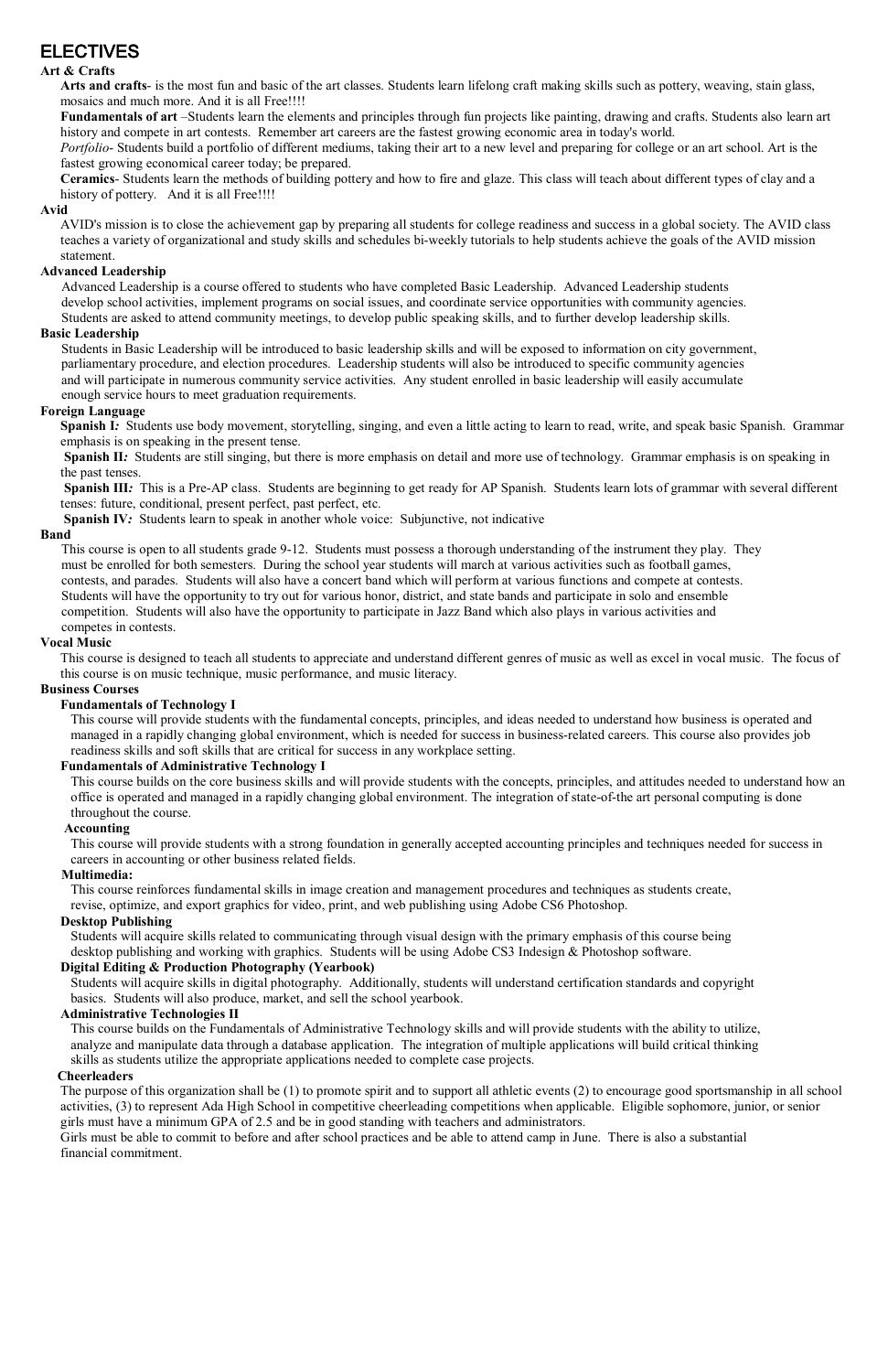## **Couganns**

This is both dance team and spirit organization. Its primary function is to provide entertainment during halftime of football and basketball games and during pep assemblies, as well as to promote school spirit. Eligible sophomore, junior, or senior girls mush have a minimum GPA of 2.5 and be in good standing with teachers and administrators. Girls must be able to commit to before and after school practices and be able to attend camp in June. There is also a substantial financial commitment.

## **F.A.C.S.**

## **Family and Consumer Science**

**Marriage and Family**

Students will learn the necessary skills to have a successful marriage and start a family.

## **Culinary Basics**

Students learn basic cooking and baking skills. Students will learn what they need to know help them in the kitchen and keep from burning down the kitchen.

## **Child Development**

Students learn the different stages of a child's development as they grow to adolescence and keeping them safe.

## **Health**

The importance of health education has never been greater. Knowledge gained in health education affects attitudes and,

consequently, behavior. This class will focus on the relationship that exists among physical, mental, and social health.

## **L.I.F.E. Class (Living Skills and Independence for Everyone)**

This class is designed to prepare students with developmental disabilities for Assistive and/or Independent living after high school. The class focuses on everyday living skills including appropriate social skills in various environments, personal hygiene, safety, health, employment skills, understanding money and its value, how to read product labels and safety/danger signs and how to access various places of business in the community. Our goal is to graduate students who will become contributing members of our community.

## **Marketing**

#### **Fashion buying and merchandising**

Students will learn fundamental and advanced marketing concepts and functions used in the fashion design and merchandising industry as a buyer and merchandiser.

Marketing fundamentals - learn basic marketing concepts and foundations. Learn competencies required to secure and hold jobs. **Business Management & Entrepreneurship**

This course will prepare students to effectively and economically plan, organize, direct, and control a business's resources to reach its objectives.

## **Sports and Entertainment Marketing:**

This class is an introduction to the principles of marketing. Marketing means the process of getting a product to the customer. This includes selling, advertising, public relations, and marketing research. The class emphasizes marketing sports, entertainment and special events. Video production is part of the class, and students will produce videos that promote Ada High activities. Many of these productions appear on channel 5 of Cable One. **Enrollment in Sports and Entertainment is required to enroll in Sports and Entertainment Management (commonly called CNN).** Members of the class will participate in DECA, an association of marketing students. DECA members develop leadership skills by competing in state competition and participating in local projects, such as the United Way Concert. The course is primarily project based. **Sports and Entertainment Management (CNN)**

This is the second year marketing class that emphasizes promotion through video production. Members of the class produce the ten minute news program seen weekly at Ada High. The students also produce video for channel 5 on Cable One. Members of the class participate in DECA, an association of marketing students. DECA members participate in a variety of activities on the local, state, and national level.

#### **Enrollment in Sports and Entertainment is required to enroll in Sports and Entertainment Management.**

#### **Mock Trial (Speech II)**

Students will be introduced to the basic elements of public speaking, mock trial and debate. The primary focus of the class will be on preparing for mock trial competition. During competition, students are required to act out the part of the witnesses as well as the attorney based on a real court case provided by the sponsoring organization, the Oklahoma Bar Association.

#### **Performing Arts**

This class is a combination of drama and vocal music. Students will be learning proper vocal technique, theory, and sight reading skills, as well as drama interpretation, improvisation, movement, and characterization. The emphasis of this class will be on performing throughout the year at concerts, festivals, a musical theatre production and at various community events. In addition, students may participate at vocal music and/or speech contests. Admission is by approval only.

#### **Stagecraft**

Students will learn the many arts of stagecraft and production. Included in the curriculum will be stage carpentry, painting techniques, lighting, sound, property management, property construction, and stage management. The students in this class serve as the technical crew for ALL events that occur in the Ada Cougar Activity Center.

#### **Vocal Music**

This class is designed to develop proper vocal technique, theory, and sight-reading skills. Its small size allows for individual time with the instructor to better develop each student's voice. There are some performances during the year, as well as two vocal contests for ensembles and individuals. The primary emphasis of this class is daily singing; not only to develop the voice, but also to foster a love for singing and the ability of self-expression through music.

#### **Journalism I & II**

Journalism I and II is a class dedicated to learning the inner workings of mobile journalism and online publishing. The course covers writing for the media, photography, videography, graphic design, etc. Class members produce content for Ada High's online newspaper, The Cougar Call, and online literary magazine, Cougar Tales. Monthly and state competitions are available.

## **Psychology**

This course is a study of individual and group behavior focusing on the knowledge, methods,

and theories used by psychologists. Topics covered include human behavior, mental processes, the biological bases of behavior, learning, motivation, human development, psychological disorders, and social psychology.

## **AP Psychology:**

This accelerated course in Psychology is designed to prepare students for the Advanced Placement exam. While considering the psychologists and studies that have shaped the field, students explore and apply psychological theories, key terminology, and phenomena associated with such topics pertaining to human behavior and mental processes. Throughout the course, students employ psychological research methods, including ethical considerations, as they use the scientific method, analyze bias, evaluate claims and evidence, and effectively communicate ideas.

## **Achieve Grant**

Ada Public School was awarded in 2013 a grant from the Federal Office of Indian Education a program called ACHIEVE. The purpose of the program is to improve college/career readiness and graduation rates among high school students within the Native American community. It is available to students from all tribes attending Ada High School. The grant offers educational tutoring, cultural mentoring, skill-building in area such as study skills and organization, career guidance, and technology exposure. ACHIEVE will run through the spring of 2017.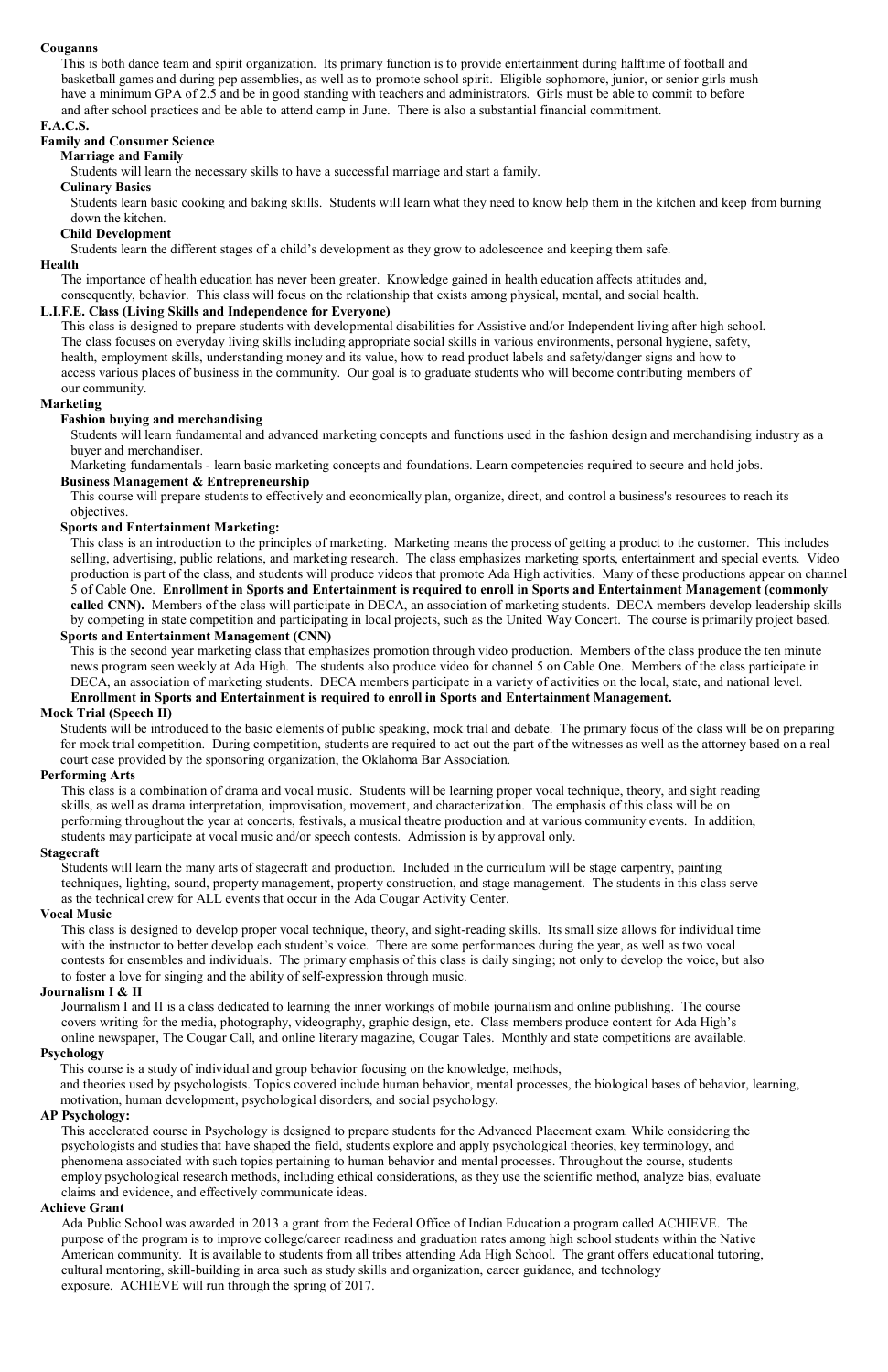# **ELIGIBILITY**

The scholastic eligibility rule will require a student to pass six (6) classes in the preceding semester. Students failing to meet this standard may regain their eligibility at the end of six (6) weeks by passing all classes they are currently enrolled in during that semester. Only one summer school credit earned during the June or July session may be used to meet the end of semester requirements. The eligibility rule requires a student to be passing all classes on a week to week basis. This is for all competitive extracurricular activities, field trips, and school activities. In addition to academic eligibility, students must be in good standing to represent the school in any co-curricular activities.

This Eligibility rule will apply for all high school students; students are not allowed to leave school or participate in any activity if their name appears on the ineligible list.

# **SEMESTER TESTING**

All students excluding those that are exempt will be required to take a semester exam.

## **EXEMPTION POLICY**

Students will be exempt for the Semester test if they meet the following criteria:

A, B, or C average with no more than 3 absences.

## **HOMEBOUND**

Homebound is for a student who is NOT disabled under IDEA/SECTION 504 and who is not pregnant, but whose chronic or acute health condition is so severe that it places the student at risk of school failure as a result of the condition (absent more than 8.5 days)

A request must be made to the Ada High School administration for the Homebound forms.

It is the responsibility of the students/parents to submit the proper documentation from the health officials.

The completed Homebound Forms must be returned to Ada Schools Special Service Department.

## **CONCURRENT ENROLLMENT**

Juniors and seniors may enroll in concurrent courses provided they meet the college entrance requirements. To attend college students must take the ACT. Students may register at [www.ACT.org.](http://www.act.org/) Concurrent courses must NOT conflict with the students' existing high school schedule.

# **PONTOTOC TECHNOLOGY CENTER**

Juniors and seniors are allowed to enroll in Pontotoc Technology Center classes (PTC) while attending high school. Students must fill out the PTC application before being admitted. Tuition for PTC courses are waived but some PTC programs may have additional fees.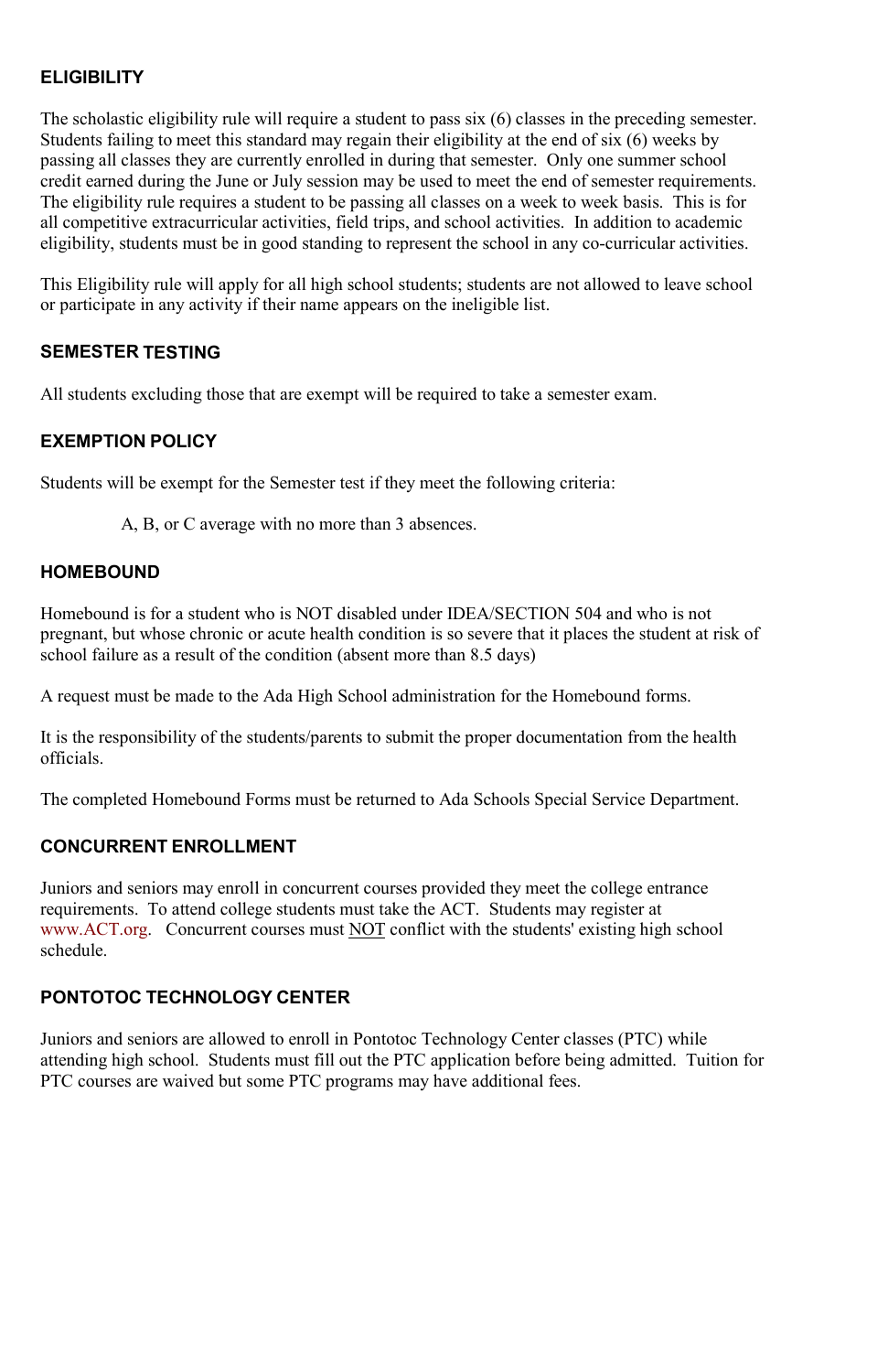# **COMMENCEMENT**

Commencement is a serious and solemn occasion; inappropriate student behavior will be dealt with immediately and may result in the removal of the student or students involved.

## **HONOR ROLL**

- Superintendent Honor Roll—Students must have a GPA of 4.0 or higher.
- Principal Honor Roll—Students must have a GPA of  $3.6 3.99$
- Faculty Honor Roll—Students must have a GPA of  $3.2 3.59$

## **NATIONAL HONOR SOCIETY**

Students who have an accumulative GPA of 3.85 or higher will be a part of the National Honor Society. They must also meet any criteria designated by the local chapter.

## **ATTENDANCE**

Regular attendance is the responsibility and obligation of each and every student enrolled at Ada High School. Regular attendance is a critical element in the learning process and key to acquiring a quality education. Irregular attendance limits the learning process and significantly reduces the instructional effectiveness of the school.

Whenever it is necessary for a student to be absent, the parent or legal guardian must call the school number (310-7220) as early as possible during the morning on the day of the absence.

Students must attend 90% of all classes to receive credit.

## **UNEXCUSED ABSENCE**

## *Students missing over ten minutes of any class period will be counted absent.*

An absence is considered unexcused if no personal or telephone contact is received from parents or guardian before 2:00 p.m. on the day of the absence. Unexcused absence will become permanent unless contact is made with the school administration. Students who leave school before classes are complete without checking out through the office will be unexcused. Repeated unexcused absences will be viewed as truancy and may be dealt through Suspension, In School Isolation, or other detention.

# **EXTENDED ILLNESS**

**Extended illness** is granted when students with serious or chronic medical ailments apply for attendance waivers by presenting documentation of the situation from the attending physician*. Extended illness does not absolve the student of responsibility for class work missed and they are still required to take semester test if they have more than three absences.*

## **EARLY DISMISSAL**

If students need to leave early, a parent or guardian must come to the school or call the school to check them out. In either case, the students must sign out in the office. Leaving school without permission or failing to sign out will be classified as truancy (skipping) and will be dealt with accordingly.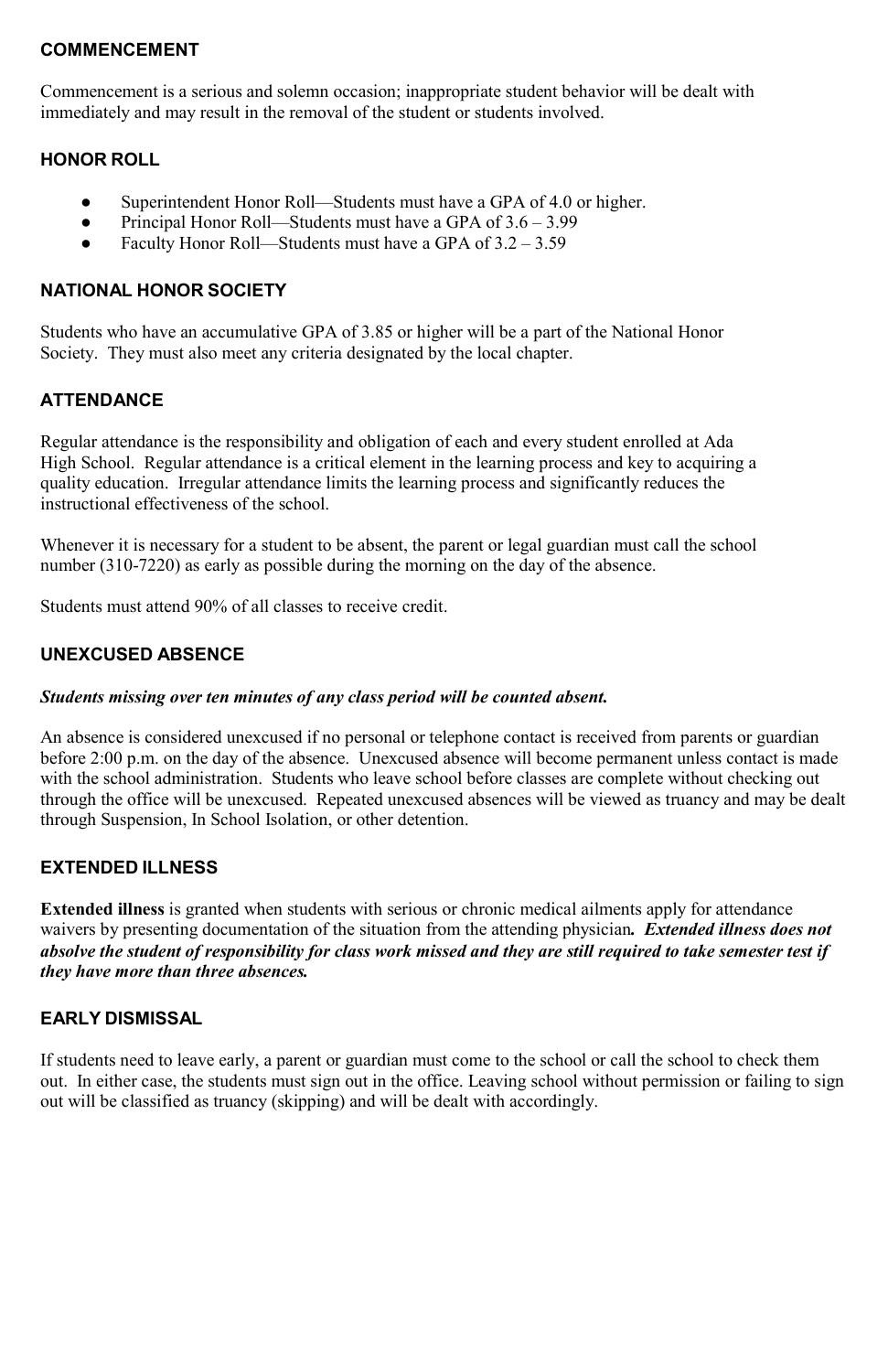# **ATTENDANCE POLICY**

Students must have 90% attendance in order to receive credit for each class.

## **Semester:**

9 absences in a semester will result in loss of credit for that class.

# **Absences are excused or unexcused through the office**.

Distance learning can be used by approval from administration after discussing the matter with parents/guardians. . Students will be responsible for checking in with each of their teachers by 3:15 daily to be counted present.

# Absence Codes

| AE          | <b>Excused Absence</b>    |
|-------------|---------------------------|
| AU          | Unexcused Absence         |
| FF.         | School Absence            |
| AA          | Administrative Absence    |
| GA          | Grace                     |
| ES          | <b>Extended Sickness</b>  |
| <b>DVAP</b> | Distance Learning Present |
| DVA         | Distance learning Absence |
|             |                           |

## **GRACE**

## **The GRACE Program: Targeting students who are at risk of failing due to excessive absences**

The GRACE program was implemented in the 2003-2004 school year to give students a chance to make up for excessive absences.

The program works as follows:

- Once a teacher sees that a student has exceeded the attendance limit (8 absences for the semester), that teacher sends the student to see Mr. Maloy or Mr. Howry. The student is then assigned to "GRACE", which meets Monday through Thursday from 3:15 p.m. until 5:00 p.m. One day of GRACE makes up for one class absence.
- Once the student has made up his or her time in GRACE, administration will inform each individual teacher of the student's status.

Because of the GRACE program, no student has to fail due to excessive absences, unless the absences exceed the number of days available in GRACE.

# **COLLEGE VISITS (***SENIORS & JUNIORS)*

Guidelines:

- 1. Limit of two (2) per school year for Seniors and limit of one (1) per school year for Juniors.
- 2. Notification from parents prior to college visit.<br>3. Students must return a form from the college or
- 3. Students must return a form from the college or university when the student returns to school.

## **MAKE-UP WORK**

Students who have excused absences will be allowed to make up their missed work in a timely manner.

# **SCHOOL ACTIVITY ABSENCES**

The maximum number of absences for activities whether sponsored by the school or from an outside agency/organization which removes students from the classroom shall be (10) for any one class period each year. Excluded from this number are state and national levels of school sponsored contests. State and National contests are those for which a student must earn the right to compete.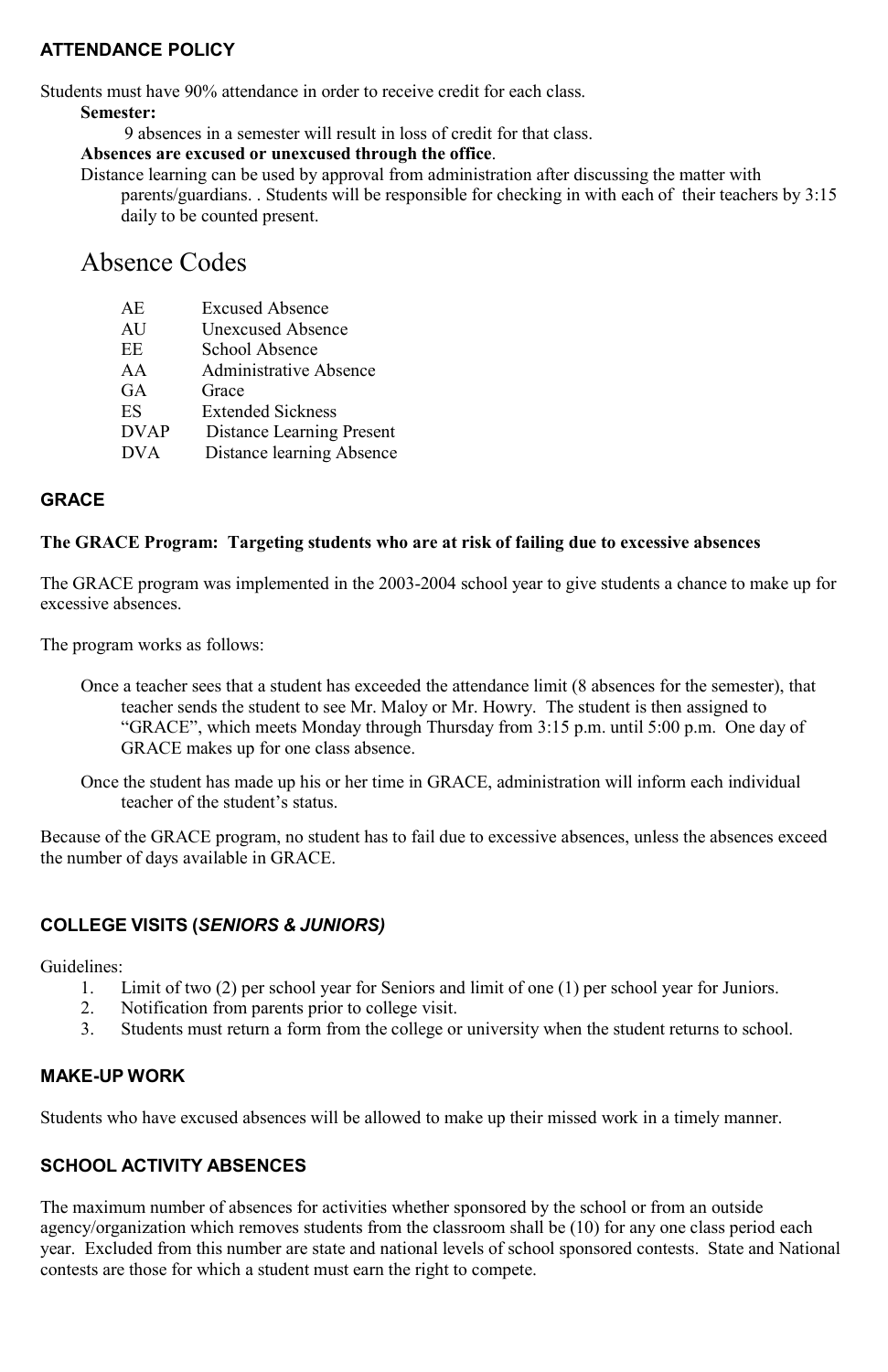# **TARDIES**

If a student arrives to a class after the bell rings, that student is tardy. Tardy Hall meets each day during the first 20 minutes of lunch (12:33-12:53). If a student is late or does not attend tardy hall then they will be assigned 3 days of ISD. If a student has multiple tardies, it is considered a discipline problem and will be addressed by the principals. It does not matter if a student is only a few seconds late, he or she is still tardy.

# **DETENTION**

A student is assigned lunch detention by administration. Lunch detention occurs during the first 20 minutes of lunch (12:33-12:53). Offenses which may result in a referral are unwillingness to work in class, disruptive behavior, or any other offense deemed necessary. If a student misses lunch detention they will be assigned 3 days of ISD.

# **IN SCHOOL DETENTION (ISD)**

This program is designed to discipline social misbehavior with social isolation. Students are separated from the student body while continuing to work under the supervision of their regular teachers. Referral to ISD is made by the principal and vice principal.

Offenses which may result in referral are fighting, unexcused absences, repeated tardiness, disruption of class, use of tobacco on campus, destruction of school, student, or staff property, and disregard of Ada High School policies.

Any student placed in ISD will not be eligible to participate in any school activity while in ISD.

# **COMPUTER USE POLICY**

Students and parents are required to sign the **Acceptable Use Policy** prior to students using school computers. Students and parents should keep in mind that computer use is a privilege not a right. This privilege may be revoked for violation of the **Acceptable Use Policy.** Students are subject to disciplinary action for inappropriate use of technology. The terms and conditions for computer use established in the **Acceptable Use Policy** include but are not limited to the following points.

- Computers, the computer network, and Internet access are for educational purposes only (not for entertainment) and are available only to qualified students, teachers, administrators, and staff.
- Students should not tamper with, or otherwise disrupt, other people's data or computer equipment or try to gain unauthorized access to accounts or files on any computer, network, or on the Internet.
- Students are subject to disciplinary action for sending or acquiring objectionable material over the Internet, or creating, copying, or otherwise manipulating, objectionable material on school equipment or on school premises.

## **STUDENT DISCIPLINE**

The Ada Board of Education believes that the school's primary goal is to educate, not to discipline. However, education includes establishing norms of social behavior and assisting students in understanding and attaining those norms. Occasionally, corrective actions are necessary for the benefit of the individual and the school. The teacher in a public school has the same rights as a parent or guardian to control and discipline a child while the child is in attendance, in transit to or from the school, or participating in any authorized school function. Further, it is the policy of the district that students may be disciplined for any misconduct related to the programs or activities of the district. No teacher or administrator will administer formal discipline to his or her own child on behalf of the school except in cases of disruption in the classroom or common areas. Disciplinary matters concerning children of school employees will be handled by the appropriate principal or the superintendent or the superintendent's designee.

Each Student shall be treated in a fair and equitable manner. Disciplinary action will be based on a careful assessment of the circumstances surrounding each infraction. The following are some examples of these circumstances:

The seriousness of the offense; The effect of the offense on other students; Whether the offense is physically or mentally injurious to other people;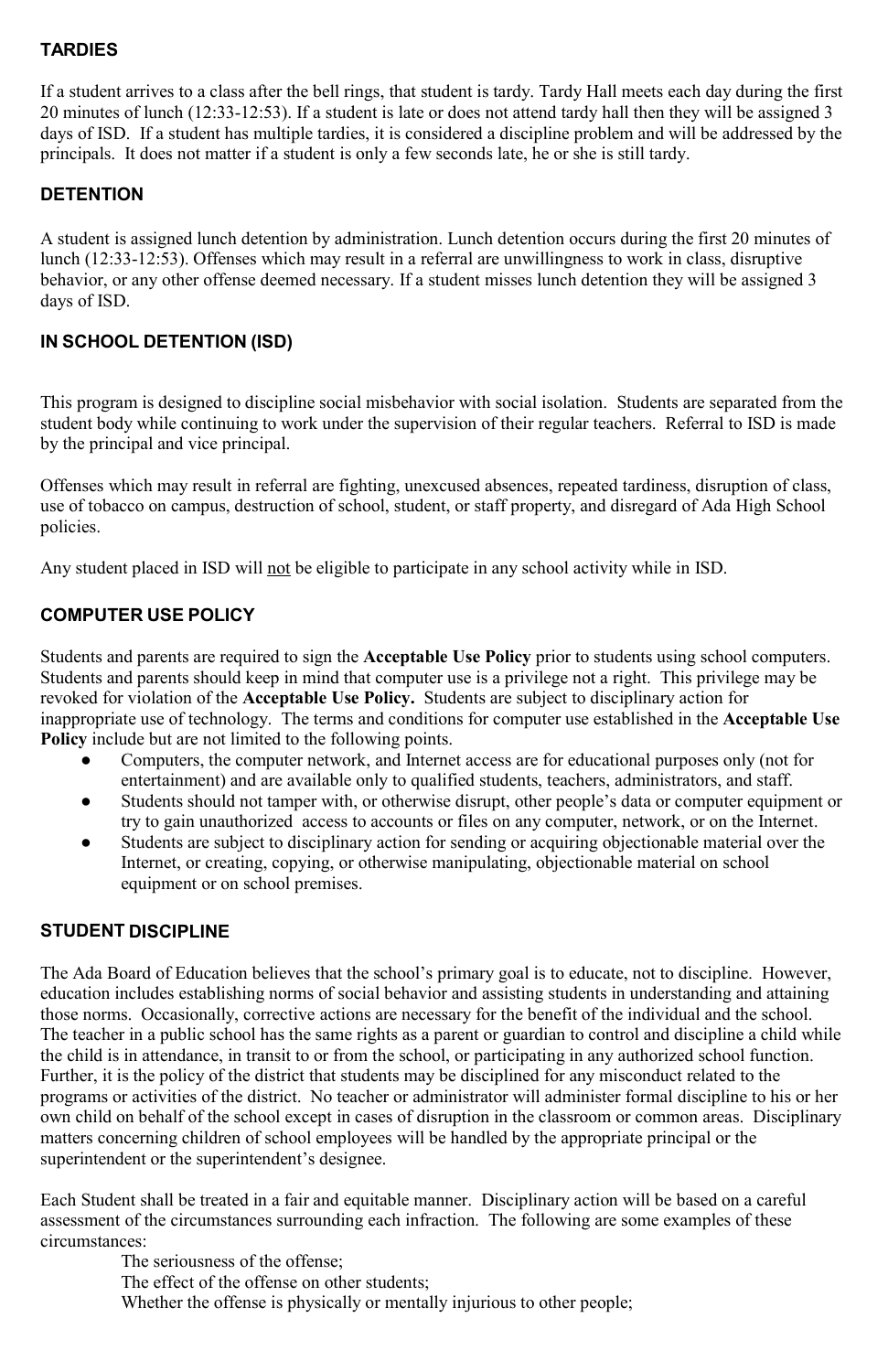Whether the incident is isolated or habitual behavior; The manifestation of a disability; Any other circumstances which may be appropriately considered.

Standards of behavior for all members of society are generally a matter of common sense. The following examples of behavior are not acceptable in society generally, and in a school environment particularly. The involvement of a student in the kind of behavior listed below will generally require remedial or corrective action. These examples are not intended to be exhaustive and the exclusion or omission of unacceptable behavior is not an endorsement or acceptance of such behavior. When, in the judgment of a teacher or administrator, a student is involved or has been involved in unacceptable behavior, appropriate remedial or corrective action will be taken.

- 1. Unexcused lateness to school<br>2. Unexcused lateness to class
- Unexcused lateness to class
- 3. Cutting class
- 4. Leaving school without permission
- 5. Refusing detention/late room
- 6. Smoking
- 7. Truancy
- 8. Possessing or using alcoholic beverages or other mood-altering chemicals
- 9. Stealing
- 10. Forgery, fraud, or embezzlement
- 11. Assault, physical, and/or verbal
- 12. Fighting
- 13. Possession of weapons or other items with the potential to cause harm
- 14. Distributing obscene literature
- 15. Destroying/defacing school property
- 16. Racial discrimination including racial slurs or other demeaning remarks concerning another person's race, ancestry, or country of origin and directed toward another student, an employee, or a visitor
- 17. Sexual Harassment
- 18. Gang related activity or action
- 19. Cheating
- 20. Bullying

In administering discipline, consideration will be given to alternative methods of punishment to insure that the most effective discipline is administered in each case. In all disciplinary action, teachers and administrators will be mindful of the fact that they are dealing with individual personalities. The faculty may consider consultation with parents to determine the most effective disciplinary measure.

In considering alternatives of corrective actions, the faculty/administration of the school district will consider those listed below. However, the school is not limited to these alternative methods, nor does this list reflect an order or sequence of events to follow in disciplinary actions. The board of education will rely upon the judgment and discretion of the administrator to determine the appropriate remedial or corrective action in each instance.

- 1. Conference with students<br>2. Conference with parents
- Conference with parents
- 3. In-school suspension
- 4. Detention<br>5 Referral to
- 5. Referral to counselor
- 6. Behavioral contract
- 7. Changing student's seat assignment or class assignment
- 8. Requiring a student to make financial restitution for damaged property
- 9. Requiring a student to clean or straighten items or facilities damaged by the student's behavior
- 10. Restriction of privileges
- 11. Involvement of local authorities
- 12. Referring student to appropriate social agency
- 13. Suspension
- 14. Other appropriate disciplinary action as required and as indicated by the circumstances

Parents, guardians, and students enrolled in this school district shall be notified at the beginning of each school year that this policy is in effect. A copy of this policy will be made available upon request to parents or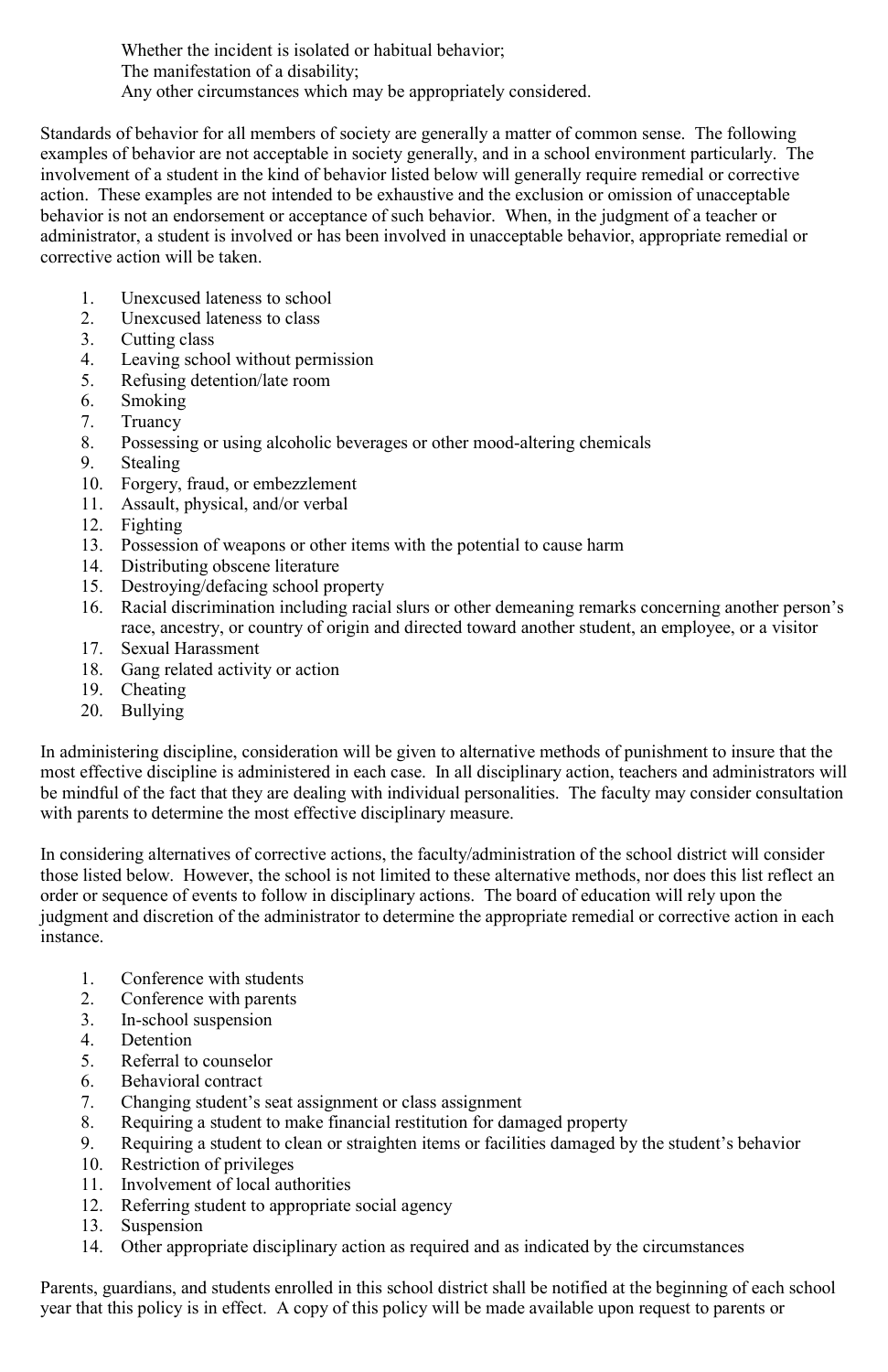guardians at any time during the school year.

Parents, guardians, and students residing in this school district are also advised by means of this policy statement and by the student handbook that students in this district shall have no reasonable expectation of privacy rights towards school officials, in school lockers, desks, or other school property. School personnel shall have access to school lockers, desks, and other school property at any time and no reason shall be necessary for such search. Student property may be searched with reasonable suspicion.

Teachers, parents, guardians, and students are invited and encouraged to participate in the formulation of disciplinary policies, rules, and regulations by suggesting to administrators appropriate means of discipline for specific infractions.

## **BULLYING/HARASSMENT**

This regulation is a result of the legislative mandate and public policy embodied in the School Bullying Protection Act, 70 O.S. **§**24-100.2. The Oklahoma Legislature requires school districts to adopt a policy to prevent harassment, intimidation, and bullying in an effort to "create an environment free of unnecessary disruption" and also requires school districts to actively pursue programs for education regarding bullying behaviors.

The Ada Public Schools' student conduct code prohibits harassment, intimidation, and bullying. This regulation further explains the negative effects of that behavior and seeks to promote strategies for prevention.

# **HARASSMENT**

It is the policy of this school district that threatening behavior, harassment, intimidation, and bullying of students by other students, personnel, or the public will not be tolerated. This policy is in effect while the students are on school grounds, in school transportation, or attending school-sponsored activities, and while away from school grounds if the misconduct directly affects the good order, efficient management, and welfare of the school district.

Harassment is intimidation by threats of or actual physical violence; the creation by whatever means of a climate of hostility or intimidation; or the use of language, conduct, or symbols in such manner as to be commonly understood to convey hatred, contempt, or prejudice or to have the effect of insulting or stigmatizing an individual. Harassment includes but is not limited to harassment on the basis of race, sex, creed, color, national origin, religion, marital status, or disability.

As used in the School Bullying Prevention Act, "harassment, intimidation, and bullying" means any gesture, written or verbal expression, electronic communication or physical act that a reasonable person should know will harm another student, damage another student's property, place another student in reasonable fear of harm to the student's person or damage to the student's property, or insult or demean any student or group of students in such a way as to disrupt or interfere with the school's educational mission or the education of any student. Harassment, intimidation, and bullying include, but are not limited to, a gesture or written, verbal, or physical acts, or electronic communications. Such behavior is specifically prohibited.

Harassment set forth above may include, but is not limited to, the following:

- 1. Verbal, physical, or written harassment or abuse;<br>2. Repeated remarks of a demeaning nature:
- Repeated remarks of a demeaning nature;
- 3. Implied or explicit threats concerning one's grades, achievements, etc.;
- 4. Demeaning jokes, stories, or activities directed at the student;
- 5. Unwelcome physical contact.

The superintendent shall develop procedures providing for:

- 1. Prompt investigation of allegations of harassment;
- 2. The expeditious correction of the conditions causing such harassment;<br>3. Establishment of adequate measures to provide confidentiality in the c
- Establishment of adequate measures to provide confidentiality in the complaint process;
- 4. Initiation of appropriate corrective actions:
- 5. Identification and enactment of methods to prevent reoccurrence of the harassment; and
- 6. A process where the provisions of this policy are disseminated in writing annually to all staff and students.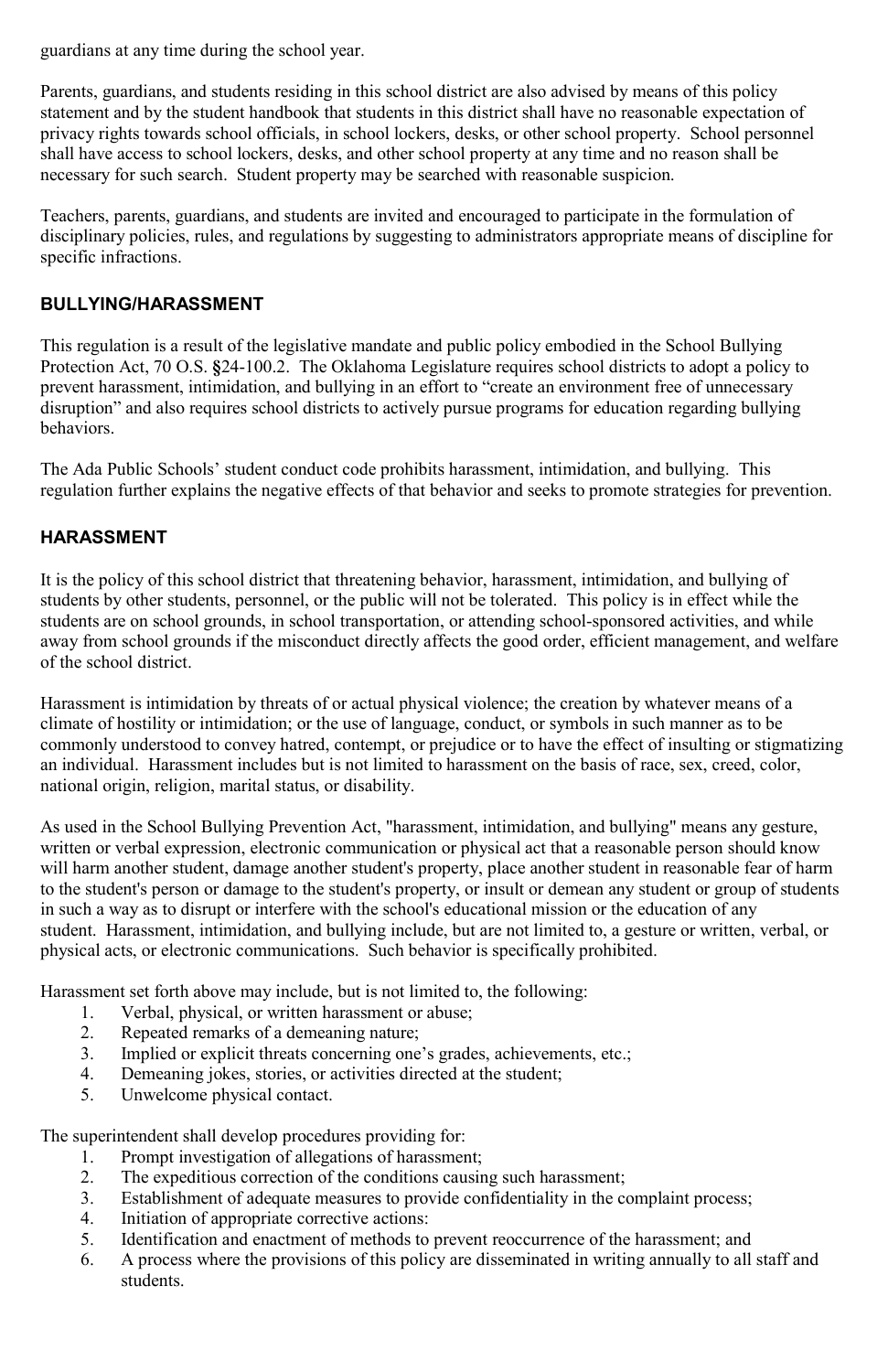# **SEXUAL HARASSMENT OF STUDENTS**

The policy of this school district forbids discrimination against, or harassment of any student on the basis of sex. The Ada Board of Education will not tolerate sexual harassment by any of its employees or students. This policy applies to all students and employees including non-employee volunteers whose work is subject to the control of school personnel. Policy DA applies to sexual harassment of employees.

1. Sexual Harassment

For the purpose of this policy, sexual harassment includes:

- A. Verbal or physical sexual advances, including subtle pressure for sexual activity; touching, pinching, patting, or brushing against; comments regarding physical or personality characteristics of a sexual nature; and sexually-oriented "kidding" "teasing," double meanings, and jokes.
- B. Demeaning comments about a girl's ability to excel in a class historically considered a "boy's" subject, privately talking to a student about sexual matters, hugging or touching a student inappropriately may constitute sexual harassment.
- C. Writing graffiti that names a student or otherwise identifies a student is potentially slanderous and constitutes sexual harassment. Graffiti of any kind will not be tolerated on school property. The superintendent is directed to cause any graffiti or unauthorized writings to be removed immediately.
- D. Any of the aforementioned conduct that effectively deprives a student of access to educational opportunities or benefits provided by the school.
- 2. Specific Prohibitions
	- A. Administrators and Supervisors
	- 1. It is sexual harassment for an administrator, supervisor, support employee, or teacher to use his or her authority to solicit sexual favors or attention from students.
	- 2. Administrators, supervisors, support personnel, or teachers who either engage in sexual harassment of students or tolerate such conduct by other employees shall be subject to sanctions.
	- 3. The school district is not concerned with the "off-duty" conduct of school personnel unless the conduct has or will have a negative impact on the educational process of the school. Any romantic or sexual affiliation between school personnel and students, including students who have reached the age of majority (18), during school hours will have a negative impact on the educational process and shall constitute a violation of school policy. Such violations may result in suspension of the student and suspension or termination for the employee. Any sexual affiliation between teachers and students under the age of 18 may constitute a crime under state or federal law.

# **HAZING**

It is the policy of this school district that no student or employee of the district shall participate in or be members of any secret fraternity or secret organization that is in any degree related to the school or to a school activity. No student organization or any person associated with any organization sanctioned or authorized by the board of education shall engage or participate in hazing.

For the purposes of this policy, hazing is defined as an activity that recklessly or intentionally endangers the mental health or physical health or safety of a student for the purpose of initiation or admission into or affiliation with any organization sanctioned or authorized by the board of education.

"Endanger the physical health" shall include, but is not limited to, any brutality of a physical nature, such as whipping; beating; branding; forced calisthenics; exposure to the elements; forced consumption of any food, alcoholic beverage, drug, or controlled dangerous substance; or other forced physical activity which could adversely affect the physical health or safety of the individual.

"Endanger the mental health" shall include any activity, except those activities authorized by law, which would subject the individual to extreme mental stress, such as prolonged sleep deprivation, forced prolonged exclusion from social contact, forced conduct which could result in extreme embarrassment, or any other forced activity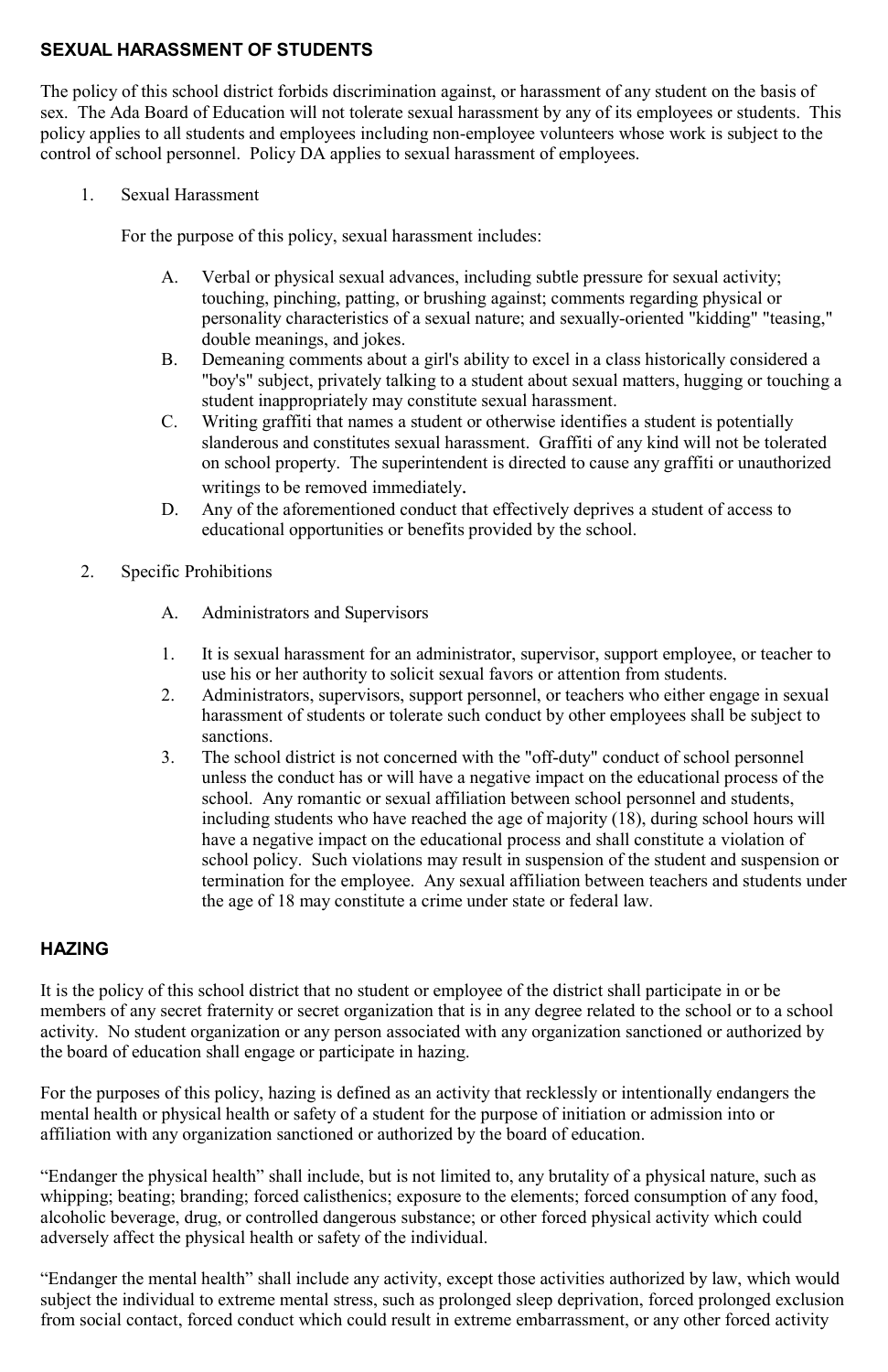which could adversely affect the mental health or dignity of the individual.

Any hazing activity upon which the initiation or admission into or affiliation with an organization sanctioned or authorized by the board of education is conditioned, directly or indirectly, shall be presumed to be a forced activity, even if the student willingly participates in such activity.

This policy is not intended to deprive school district authorities from taking necessary and appropriate disciplinary action toward any student or employee. Students or employees who violate this policy will be subject to disciplinary action that may include expulsion for students and employment termination for employees.

# **DRUG-FREE SCHOOLS**

It is the policy of the Ada Board of Education that in recognition of the clear danger resulting from illicit drug and alcohol abuse and in good faith effort to promote the health, safety, and well being of students, employees, and the community, the board has implemented a developmentally based drug and alcohol education and prevention program for grades Kindergarten through twelve (K-12).

Students are hereby notified that the use, possession, or distribution of illicit drugs and alcohol is wrong and harmful. Therefore, standards of conduct that are applicable to all schools in this district, prohibit the unlawful possession, use, or distribution of illicit drugs and alcohol by students on school premises or as part of any of its activities.

Disciplinary sanctions will be imposed on students who violate standards of conduct required by this policy. Such sanctions will be consistent with local, state, and federal laws, up to and including probation and suspension, as well as referral for prosecution. Completion of an appropriate rehabilitation program may also be recommended.

Information about drug and alcohol counseling and rehabilitation and reentry programs will be made available through the school office.

## **WEAPONS**

It is the policy of the Ada Board of Education that possession of dangerous instruments or weapons on school property, at school-sponsored functions, or while in any school bus or vehicle used by the school for transportation of students or teachers is forbidden. Dangerous instruments or weapons include, but are not limited to, firearms (guns), fire-works, explosives, knives, razors, clubs, chains, or other instruments used for assault or injury. No one may use any article as a weapon to threaten or injure another person. Students found to be in violation of this policy will be suspended and the police will be notified.

## **SEARCHES**

Students have no reasonable expectation of privacy in school lockers, desks, or any other school property without notice or reason. Authority to search applies while a student is on school premises, while being transported by school, or while attending any function sponsored/authorized by school.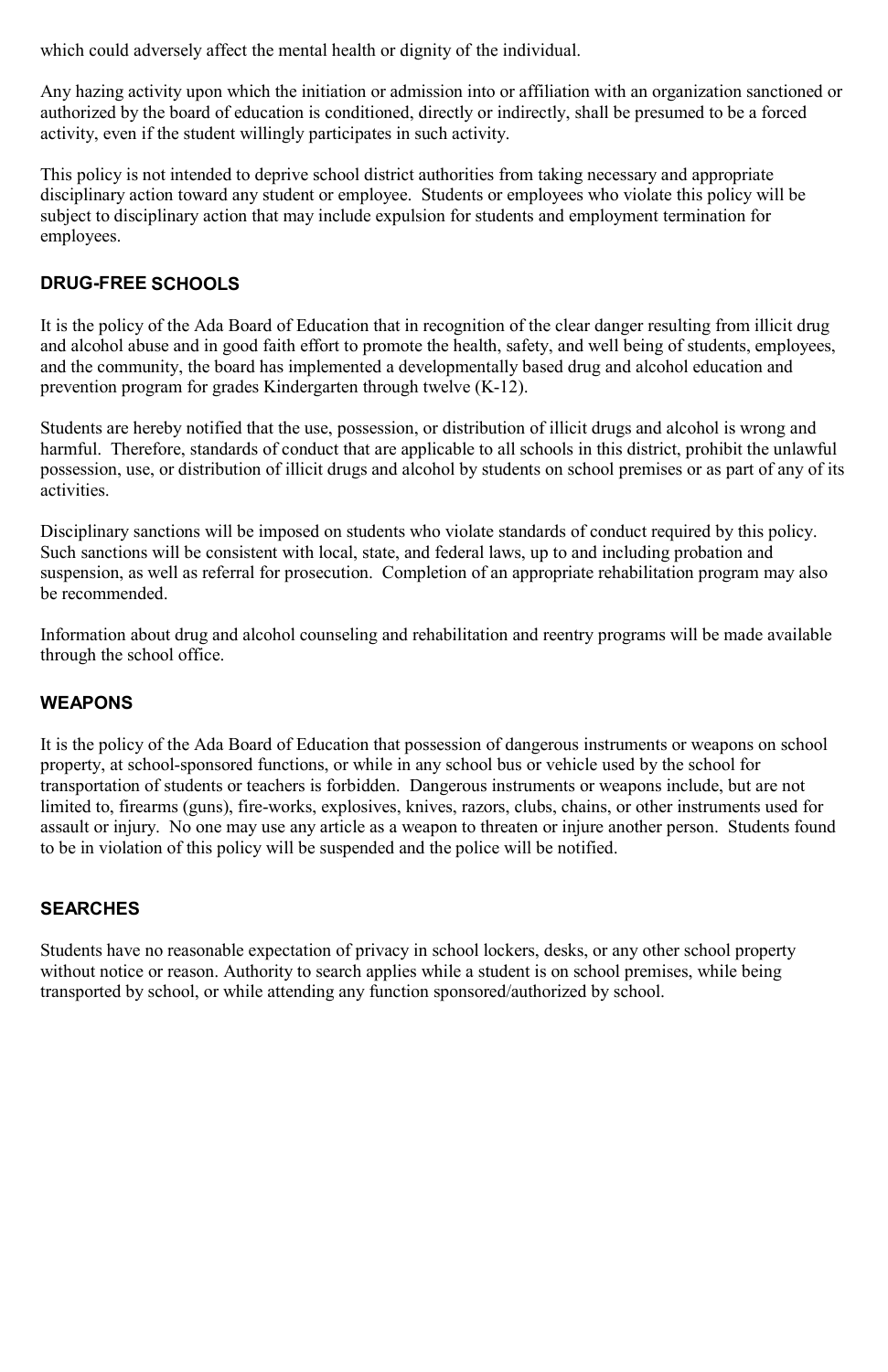## **WEAPONS-FREE SCHOOL**

It is the policy of this school district to comply fully with the Gun-Free Schools Act.

1. Any student in this school district who uses or possesses a firearm at school, at any school-sponsored event, or in or upon any school property including school transportation or school-sponsored transportation may be removed from school for one full calendar year or longer.

The superintendent or designee may modify the provisions of this policy on a case-by-case basis. However, any substantial modification must be reported to the board of education at its next meeting.

Firearms are defined in Title 18 of the United States Code, Section 921, as (A) any weapon (including a starter gun) which will or is designed to or may readily be converted to expel a projectile by the action of an explosive; (B) the frame or receiver of any such weapon;  $(C)$  any firearm muffler or firearm silencer; or (D) any destructive device including any explosive, incendiary or poison gas, bomb, grenade, rocket having a propellant charge of more than four ounces, missile having an explosive or incendiary charge of more than one-quarter ounce, mine or any device similar to the above.

Such firearms or weapons will be confiscated and released only to a law enforcement authority. 2. Oklahoma Statutes, Title 21, Section 1280.1 prohibits any person to have in such person's possession on any public or private school property or while in any school bus or vehicle used by any school for transportation of students or teachers any firearm or weapon as defined in Title 21, Section 1272, below:

> "...any pistol, revolver, shotgun or rifle whether loaded or unloaded, or any dagger, bowie knife, dirk knife, switchblade knife, spring-type knife, sword cane, knife having a blade which opens automatically by hand pressure applied to a button, spring, or other device in the handle of the knife, blackjack, loaded cane, billy, hand chain, metal knuckles, or any other offensive weapon, whether such weapon is concealed or unconcealed."

Students with disabilities are subject to this policy and will be disciplined in accordance with the Individuals with Disabilities Act and Section 504 of the Rehabilitation Act. If the violation is found by the student's IEP team to be unrelated to the student's disability, the student may be suspended for up to 45-calendar days at the discretion of the superintendent. If the student's IEP team determines that the violation is related to the student's disability, the student may be suspended for up to ten days and placed up to 45 days in an alternative educational setting. The school district must take immediate steps to remedy any deficiencies found in the child's IEP or placement, or the implementation of the IEP. The child must be placed in an appropriate setting determined by the IEP team and continue to receive special education and related services.

An exception to this policy may be made for students participating in an authorized extracurricular activity or team involving the use of firearms or archery equipment.

Any student who violates this policy will be subject to discipline which may include suspension for the remainder of the semester and the entire succeeding semester or up to one full calendar year or longer (for firearms) or for any term less than one calendar year (for weapons other than firearms) as determined by the superintendent or the superintendent's designee. Disciplinary action will be determined on a case-by-case basis.

Students found to be in violation of this policy shall be referred to the appropriate criminal or juvenile justice system.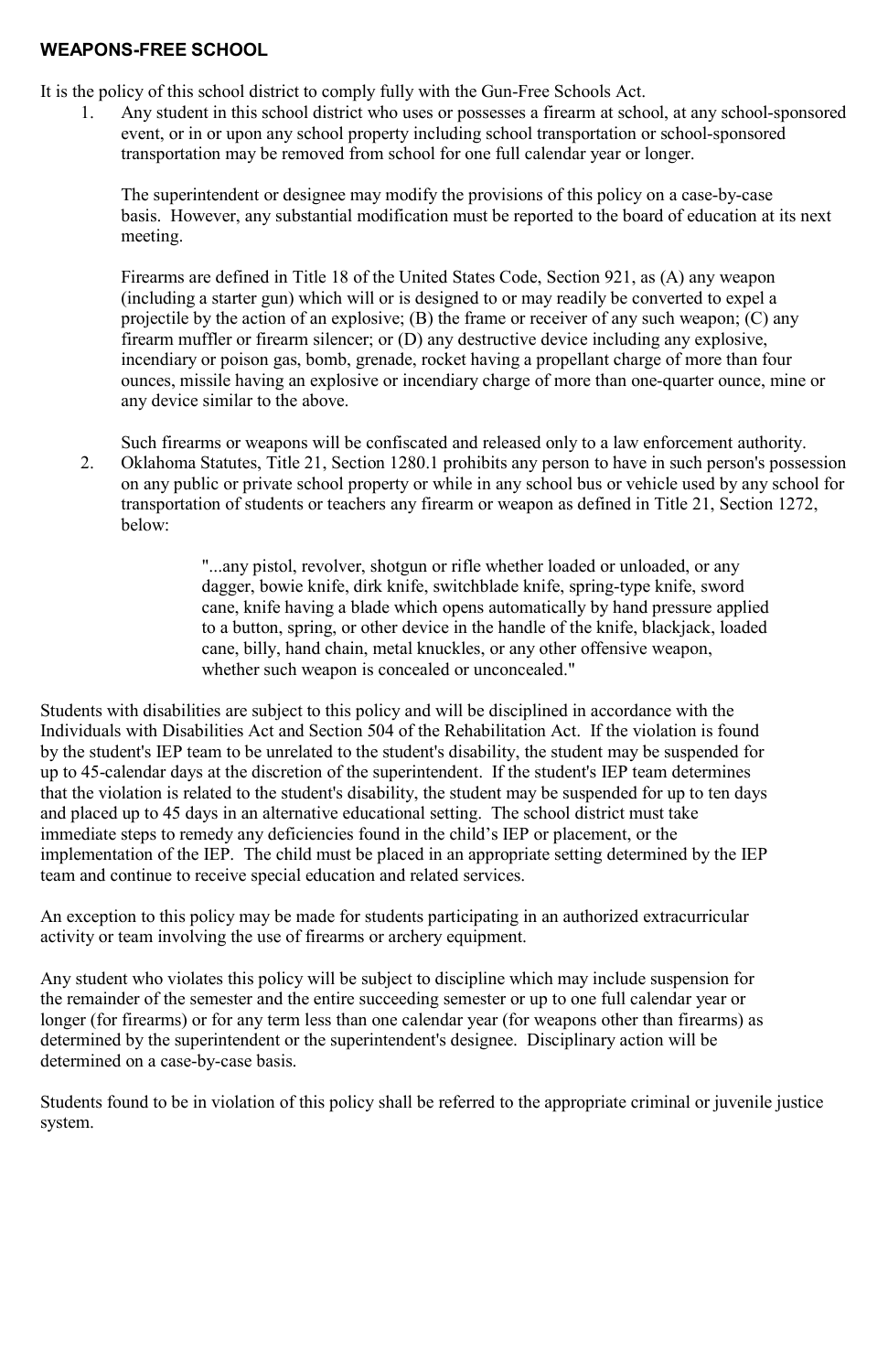Possession and use of a cell phone must fall within these guidelines:

- 1. Teachers have the authority to allow or ban cell phone use during their respective class times.<br>2. All teachers will have their cell phone policy clearly posted on their classroom wall and in the
- 2. All teachers will have their cell phone policy clearly posted on their classroom wall and in their syllabus.
- 3. Cell phones must be on silent upon entering the site building, unless directed by the teacher, and remain on silent throughout the remainder of the class day.
- 4. School electrical outlets will not be used as charging stations for student cell phones.
- 5. Cell phone cameras and audio recorders may only be used for specific educational benefits and only with prior permission of the teacher or administrator.
- 6. Cell phones may be used in other areas within the school, on school grounds, and on school transportation as designated by the administration.
- 7. Students who choose to bring cellphones to school do so at their own risk. The school district assumes NO LIABILITY for lost or stolen cell phones.

Student use of cell phones at Ada Public Schools is a privilege not a right. Failure to adhere to established guidelines will result in consequences similar to the consequences levied for other disruptions to the educational process including the confiscation or banning of cell phones.

Cell phone abuse will result in the following punitive measures:

- 1<sup>st</sup> Offense: Phone taken away until end of day (to be picked up by student).
- 2<sup>nd</sup> Offense: Phone is taken away and sent to the office—parent will be notified—phone may be picked up at the end of the day.
- **3rd Offense:** ISD

\*Certain steps may be bypassed and other punitive measurements may be enacted based on the severity of the offense.

# **DANGEROUS WEAPONS, INTOXICATING BEVERAGES, CONTROLLED DANGEROUS SUBSTANCES, COUNTERFEIT DRUGS, OR OTHER ABUSABLE CHEMICAL SUBSTANCES**

Any student found to be in possession of or distributing or offering to distribute dangerous weapons; intoxicating beverages; or controlled dangerous substances, counterfeit drugs, or any other abusable chemical substance, including prescription medication, may be suspended up to the rest of the current semester and all of the succeeding semester. A report and/or notification shall be provided to the proper legal authorities.

This regulation shall also apply to students who possess or distribute or offer to distribute substances, of whatever composition, that are represented by the seller or distributor to be narcotics or behavioral or mood changing substances. Students will not distribute medications to other students, since students may have allergic or other adverse reactions to even nonprescription medications.

Therefore, students may be disciplined for distributing nonprescription or prescription medications or lookalike, fake, counterfeit, or "turkey" drugs or any other chemical substance to other students, even though such medications or fake drugs are not illegal drugs. Such distribution is prohibited in school buildings, on school property, or at any school-sponsored event. Discipline may include suspension up to the rest of the current semester and all of the succeeding semester.

# **SUSPENSION OF STUDENTS**

It is the policy of the Board of Education that the superintendent or designee may suspend a student for:

- Acts of immorality
- Violations of policy or regulations
- Possession of an intoxicating beverage, low-point beer
- Possession of missing or stolen property if the property is reasonably suspected to have been taken from a student, a school employee, or the school during school activities
- Possession of a dangerous weapon or a controlled dangerous substance (Uniform Controlled Dangerous Substances Act)
- Possession of a firearm shall result in out-of-school suspension of not less than one year
- Any act which disrupts the academic atmosphere of the school, endangers or threatens fellow students, teachers or officials or damages property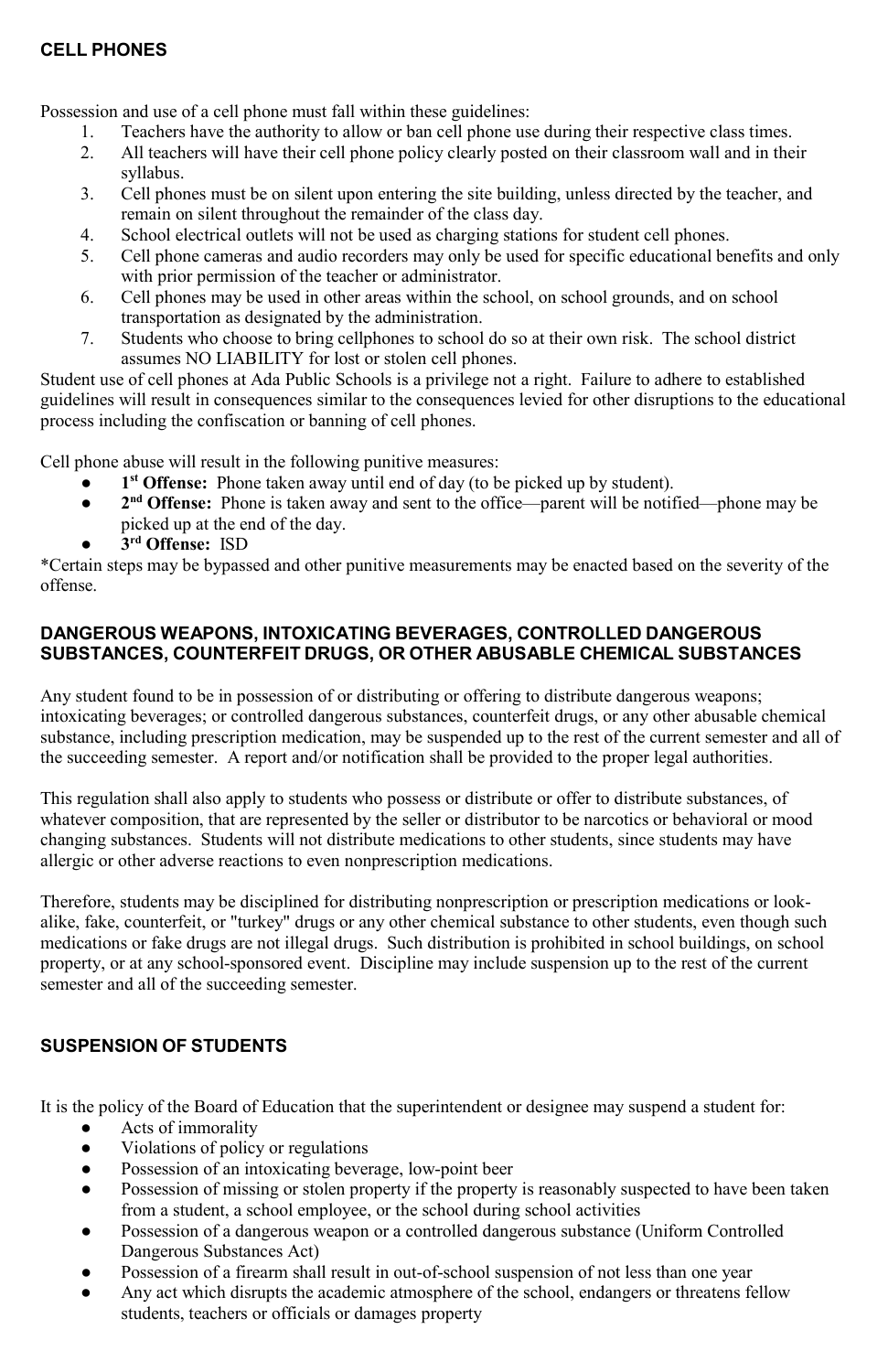Adjudication as a delinquent for a violent or non-violent offense

Before a student is suspended out-of-school, the principal shall consider and apply, if appropriate, alternative inschool placement options that are not to be considered suspension, such as placement in an alternative school setting, reassignment to another classroom, or in-school detention. A student suspended out-of-school shall be placed in a supervised, structured environment in either a home-based school work assignment setting or another appropriate setting in accordance with a plan prescribed by the school administration that provides education in accordance with the supporting regulations. Parents or guardians will be provided a copy of the education plan and will bear the responsibility of monitoring the student's educational progress until the student is readmitted to school. Students suspended from school shall be ineligible to participate in extracurricular activities. Additionally, any student serving suspension during the time of graduation activities shall not be allowed to participate in or attend ceremonies or programs honoring graduates.

No school board member, administrator, or teacher may be held civilly liable for any action, taken in good faith, which is authorized by law under the provisions of this policy.

The superintendent is directed to establish regulations, subject to board approval, which support this policy. Such regulations shall include provisions for appeal of suspension to a suspension appeals committee and/or the board of education. The superintendent may delegate authority for suspensions of students to building principals.

# **CODE OF CONDUCT**

Each student is personally responsible as a citizen of the school community to maintain a safe and positive learning climate by being respectful of others. In general, a student at Ada High School is responsible for:

- Doing his or her best in lessons and extracurricular activities.
- Using self-control at school and at all school activities.
- Respecting the property of others.
- Using appropriate language.
- Being a good citizen at school and in the community.
- Following all school rules.

Parents are expected to support this code of conduct by:

- Reading the school handbook.
- Discussing their expectations with their child.
- Contacting the school when problems arise.
- Working with their child/student and school officials when disciplinary action is needed.

# **DISCIPLINARY ACTION FOR OFFENSES**

Any behavior which interferes with a teacher's right to teach or a student's right to learn will be addressed seriously. Students are reminded that all teachers and staff members in the school have the right to correct students at any time and at any place during the school day or at school sponsored events.

The principal is the final authority for the overall discipline of students, and reserves the right to apply judgment in the discipline of students on a case-by-case basis.